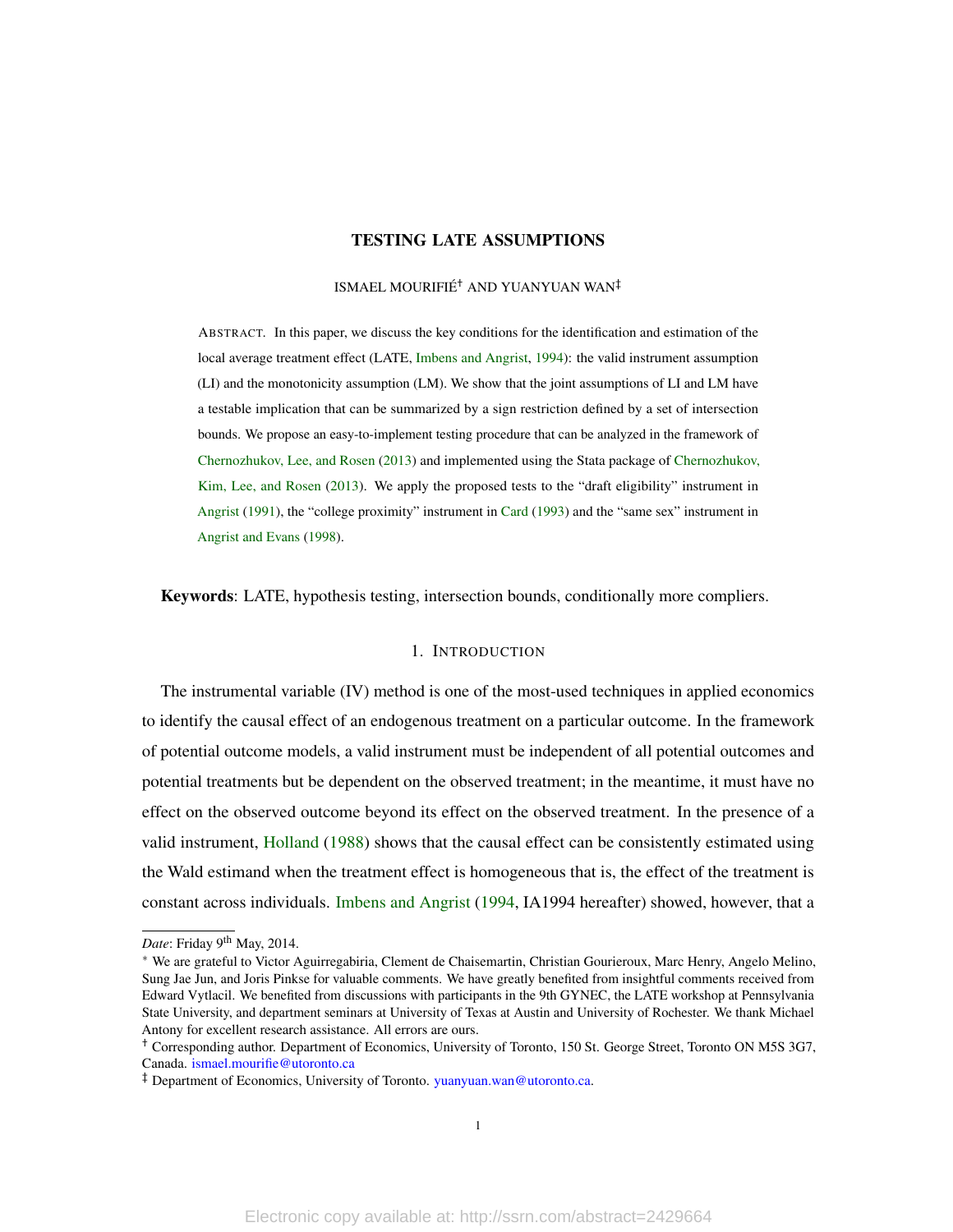valid instrument itself does not ensure the "no sign reversal property" of the Wald estimand when the treatment effect is heterogeneous, meaning that when the effect of the treatment is non-constant across individuals, the Wald estimand can be zero, positive, or negative, even if the causal effect of the treatment on the outcome is strictly positive for every individual. To deal with this issue, IA1994 introduced the treatment monotonicity assumption (LM, also known as the "no defiers" assumption), which assumes that the instrument affects the treatment decision in the same direction for every individual. Whenever both instrument validity (LI) and LM hold, IA1994 showed that the Wald estimand is no longer sign reversal and can be used to consistently estimate the average treatment effect (ATE) for the subpopulation of compliers, namely, the local average treatment effect (LATE).

Although the results of IA1994 have being widely influential in the applied economics literature, there are concerns about the validity of the key assumptions. For instance, [Dawid](#page-22-4) [\(2000\)](#page-22-4) discussed applications where LM is likely to be violated. Such concerns, however, cannot be directly verified because LM itself is not testable. [Balke and Pearl](#page-21-2) [\(1997\)](#page-21-2) and [Heckman and Vytlacil](#page-22-5) [\(2005\)](#page-22-5) first discussed testable implications of the joint assumptions of LI and LM. Based on these insights, [Kitagawa](#page-23-1) [\(2008\)](#page-23-1) proposed a specification test for testing the joint assumptions of LM and LI in the binary treatment case. [Machado, Shaikh, and Vytlacil](#page-23-2) [\(2013\)](#page-23-2) proposed tests for LM and/or outcome monotonicity (in treatment) in a binary treatment, binary instrument and binary outcome setup while maintaining the LI assumption. [Huber and Mellace](#page-23-3) [\(2013\)](#page-23-3) considered a model in which the instrument respects mean independence rather than full independence and proposed a specification test based on a different set of testable implications.

In this paper, we revisit the existing discussions on testing joint validity of LM and LI and propose a new and easy-to-implement test. In particular, we show that LI and LM imply a set of conditional moment inequalities; and show that this set of conditional moment inequalities is a sharp characterization of LM and LI, in the sense that, whenever it holds, there always exists another observationally equivalent model in which LI and LM hold. The novelty and a nice feature of these restrictions is that the outcome variable enters the inequalities as a conditioning variable, and one can easily incorporate additional covariates into the moment inequalities as additional conditioning variables. The test we propose can be analyzed under the intersection bounds framework of [Chernozhukov, Lee, and Rosen](#page-22-0) [\(2013\)](#page-22-0). A Stata package provided by [Chernozhukov, Kim, Lee,](#page-22-1) [and Rosen](#page-22-1) [\(2013\)](#page-22-1) is readily available for empirical researchers to use.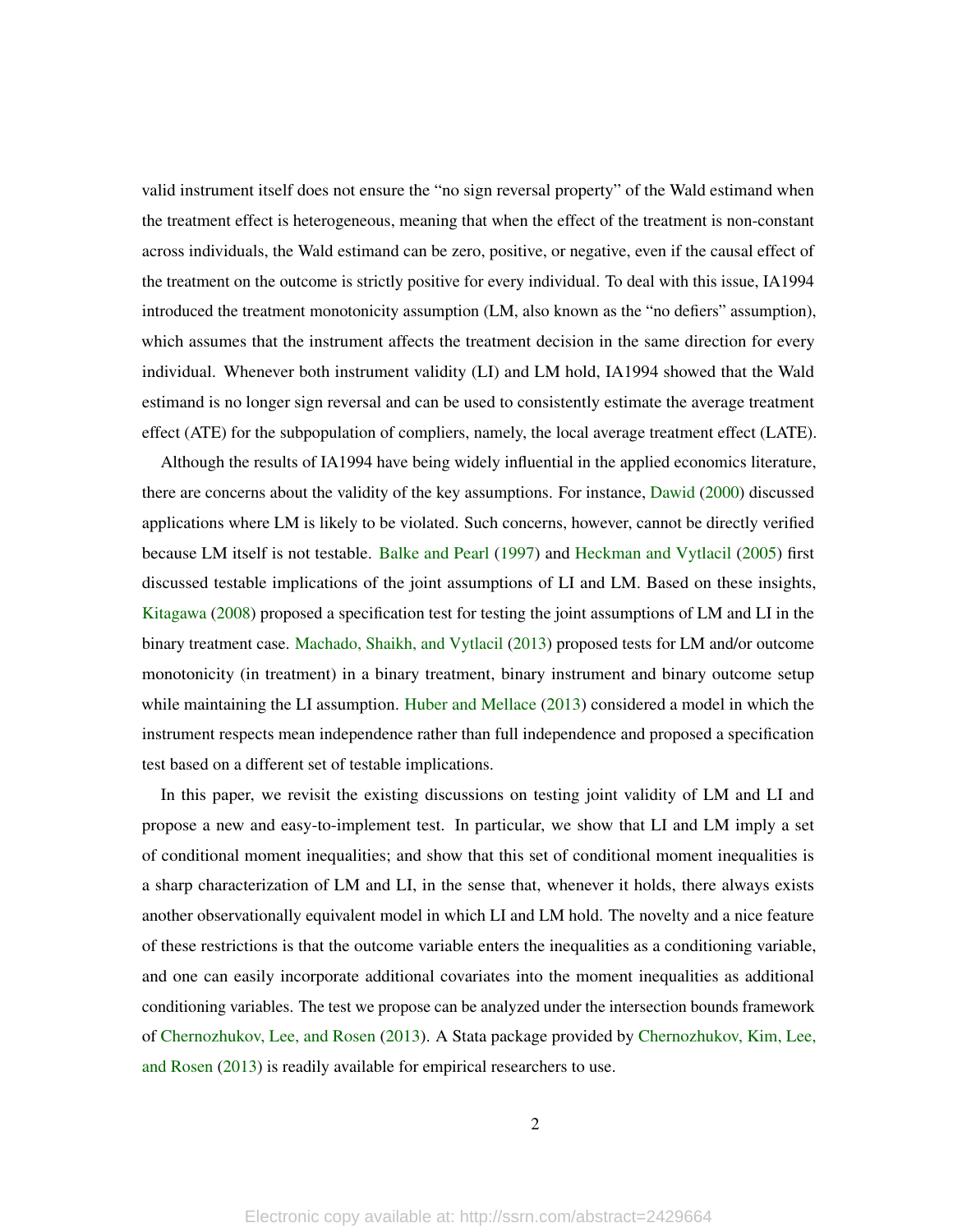As an extension to LM, we discuss an alternative testable condition of conditionally more compliers (CMC), which is also discussed in [Chaisemartin](#page-22-6) [\(2013\)](#page-22-6). CMC is weaker than LM because it does not rules out the existence of defiers, instead, it only requires that the proportion of defiers is no greater than the proportion of the compliers in every subpopulations (strata) defined by the potential outcome variable. [Chaisemartin](#page-22-6) [\(2013\)](#page-22-6) referred to it as "weak more compliers than defiers" (WMC); we name it as conditionally more compliers to emphasize that it is a restriction imposed on subpopulations. In addition to the discussion in [Chaisemartin](#page-22-6) [\(2013\)](#page-22-6), we show that CMC and LI have the same testable implication as LM and LI. We further show that when LI holds, the testable implication of LM is equivalent to CMC. In other words, CMC is testable when LI holds. Therefore, our test can be interpreted as test for "more compliers than defiers" whenever LI holds. We also show that when CMC+LI hold, the Wald estimand is still no sign reversal for a class of potential outcomes models which allow for heterogeneous treatment effect.

There are other weaker notions of monotonicity. [Small and Tan](#page-23-4) [\(2007\)](#page-23-4) discussed the stochastic monotonicity (SM) condition, which requires the proportion of defiers to be smaller than compliers in every subpopulation defined by the vector of two potential outcomes. Compared with SM, CMC only requires this holds in subpopulations defined by a single potential outcome. SM is therefore weaker than LM but stronger than CMC. [Chaisemartin](#page-22-6) [\(2013\)](#page-22-6) proposed a "compliers-defiers" (CD) assumption and showed that the IV can still be a relevant estimator under CD. CD also allows for the existence of defiers, but it requires that a subgroup of compliers exists that has the same size and same marginal distribution of both potential outcomes as defiers. Unlike CMC, neither SM nor CD is directly testable even when LI holds.

From the testing perspective, our paper complements but differs from the work of [Kitagawa](#page-23-1) [\(2008,](#page-23-1) [2013\)](#page-23-5) in the following aspects. Indeed, the latter papers focus on restrictions of the joint distribution of the outcome and treatment variables conditional on the instrument. For this approach, the number of restrictions (inequalities) needs to be checked equals to the number of all subsets of the support of the observable outcome. The computational burden will be very high when the support contains a large number of values. When the set of observable outcomes is infinite, the problem becomes infinite dimensional. One way to solve this issue is to find the smallest core determining class,  $\frac{1}{1}$  $\frac{1}{1}$  $\frac{1}{1}$ which is defined as a suitably lowest cardinality class of sets that are sufficient to characterize all

<span id="page-2-0"></span><sup>&</sup>lt;sup>1</sup>See [Galichon and Henry](#page-22-7) [\(2006,](#page-22-7) [2011\)](#page-22-8) for detailed discussions.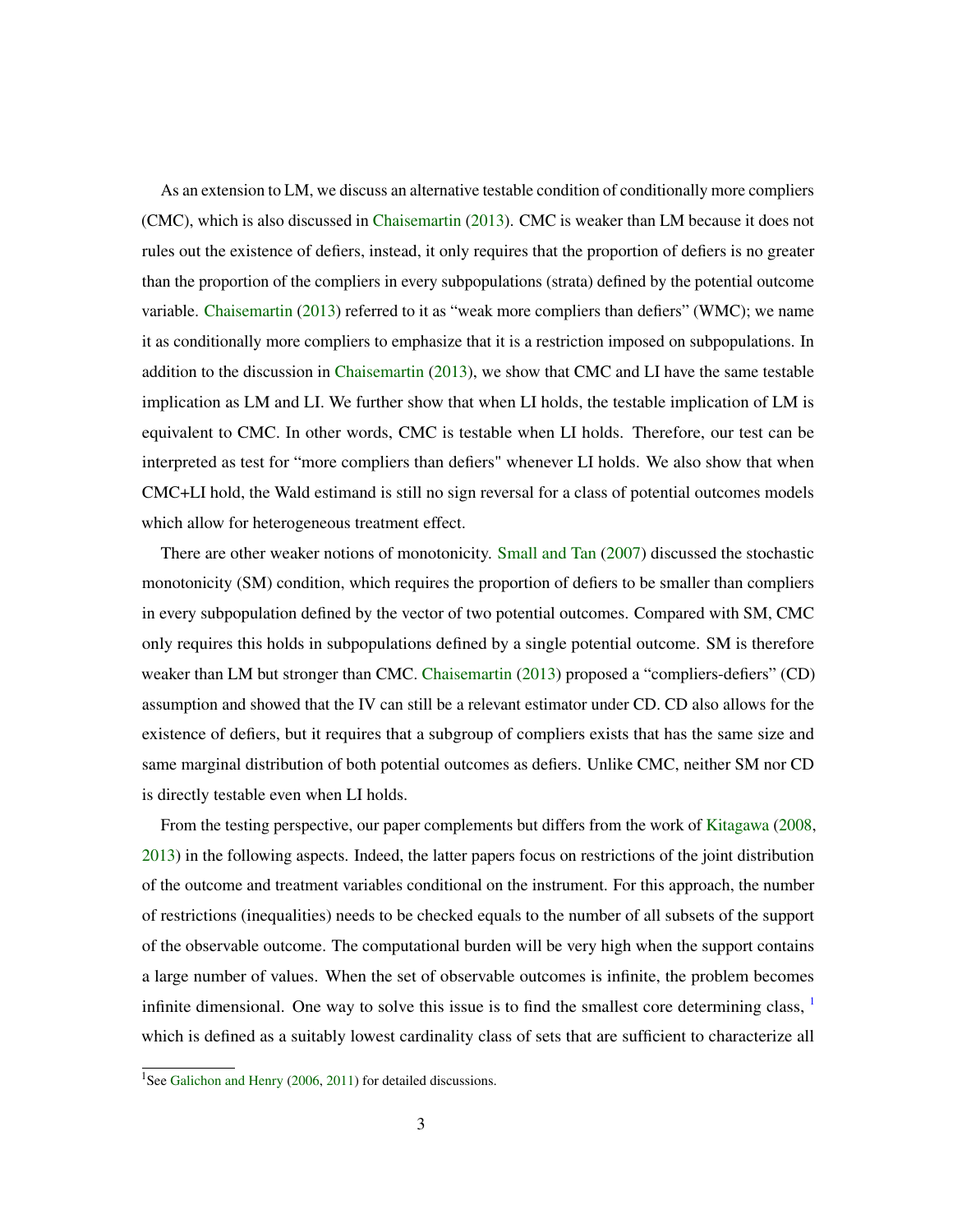the restrictions imposed by the joint LI and LM assumptions on the observables. The smallest core determining class has not been discussed in [Kitagawa](#page-23-1) [\(2008,](#page-23-1) [2013\)](#page-23-5). The inferential method they use relies on a set of restrictions that is not guaranteed to exhaust all the restrictions implied by the joint LI and LM assumption and hence leads to more conservative inference than could be achieved and also does not guaranteed the test to be consistent against all fixed alternatives (more discussions in Section [4\)](#page-7-0). On the other hand, we propose, first, a new characterization of the testable implication that avoids the research of a core determining class. Second, our test is consistent against any fixed alternatives. Third, our test is also consistent against a class of local alternatives, whereas [Kitagawa](#page-23-1) [\(2008,](#page-23-1) [2013\)](#page-23-5) did not establish such results. Finally, as we mentioned earlier, our testing procedure can be easily implemented using the Stata package provided by [Chernozhukov, Kim, Lee, and Rosen](#page-22-1) [\(2013\)](#page-22-1).

Our last contribution is empirical. We apply the proposed test to three well-known instruments used in the literature: the "draft eligibility" instrument, the "college proximity" instrument and the "same sex" instrument. [Angrist](#page-21-0) [\(1991\)](#page-21-0) analyzed the effect of veteran status on civilian earnings using the binary indicator of the draft eligibility as instrument. [Card](#page-22-2) [\(1993\)](#page-22-2) analyzed the effect of schooling on earning using a binary indicator of whether an individual was born close to a four year college. [Angrist and Evans](#page-21-1) [\(1998\)](#page-21-1) studied the causal relationship between fertility and women's labor income using whether the first two children are of the same sex as the instrument. Our test does not reject the testable implication of LI+LM for "drat eligibility" and "same sex" instrument. We do, however, find that the implication is rejected for the "college proximity" instrument on the subgroup of non-black men who lived in metro area of southern states (as well as for the whole sample). The rejection mainly takes place among the individuals with higher labor income.

The rest of the paper is organized as follows. Section [2](#page-3-0) presents the analytical framework. In Section [3,](#page-4-0) we revisit the testable implications of the LATE assumptions, followed by Section [4,](#page-7-0) which presents our testing procedure. Section [5](#page-9-0) propose the CMC condition. We illustrate our test by simulation examples in Section [6.](#page-13-0) We discuss empirical applications in Section [7.](#page-14-0)

### 2. ANALYTICAL FRAMEWORK

<span id="page-3-0"></span>We adopt the potential outcome model of [Vytlacil](#page-23-6) [\(2002\)](#page-23-6). Let  $Y = Y_1D + Y_0(1 - D)$ , where *Y* is the observed outcome taking values from the support  $\mathcal{Y}, D \in \{0, 1\}$  is the observed treatment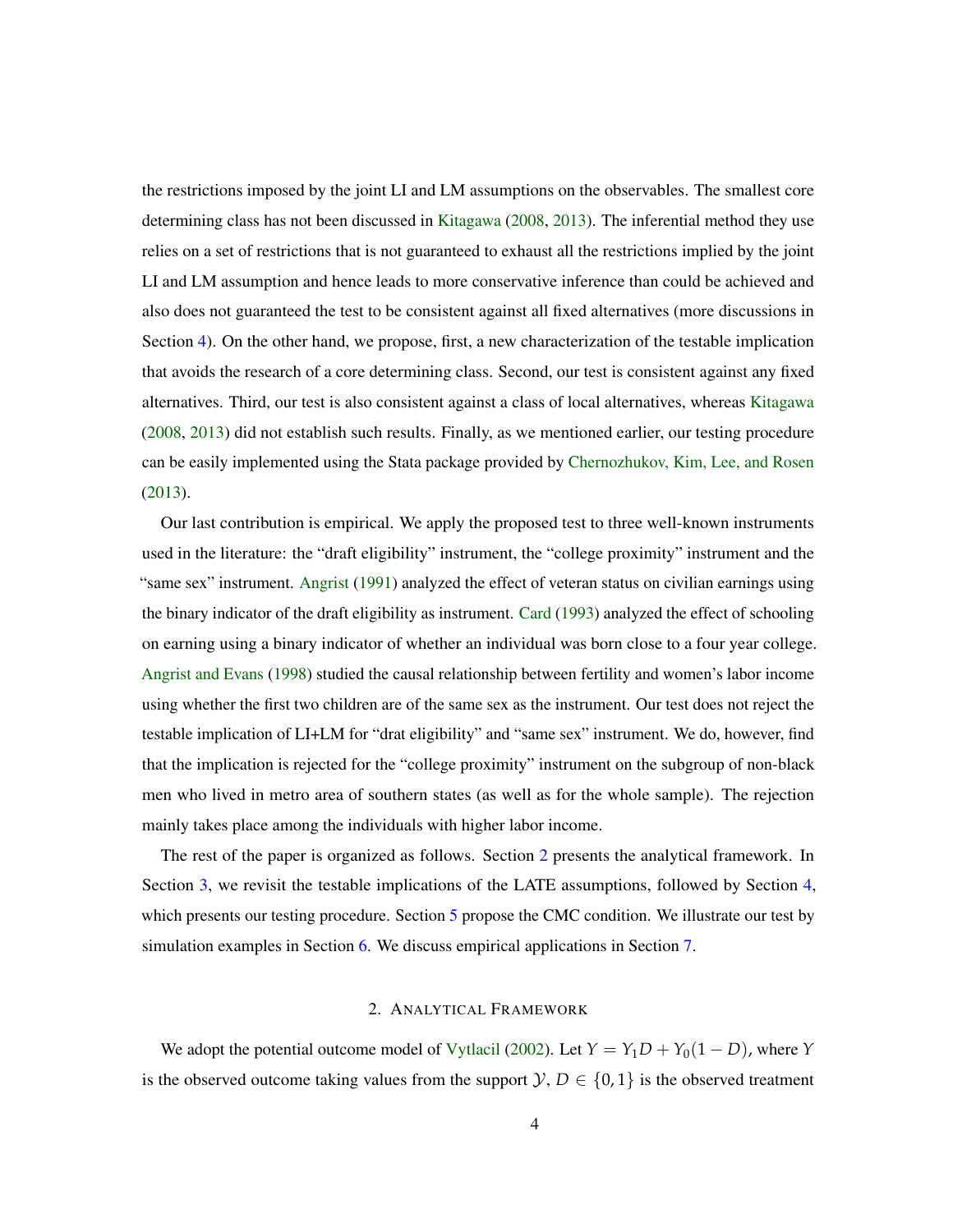indicator, and  $(Y_1, Y_0)$  are potential outcomes. Let Z be the instrumental variable. For the sake of simplicity, we assume  $Z \in \mathcal{Z} = \{0, 1\}$ , but our analysis can be extended to allow for multi-valued *Z*. For each  $z \in \mathcal{Z}$ , let  $D_z$  be the potential treatment had the *Z* been exogenously set to *z*. With this notation, we can also write the observed treatment  $D = D_1Z + D_0(1 - Z)$ .

The two well-known identification assumptions for LATE as introduced by IA1994 are restated as the following:

<span id="page-4-2"></span>Assumption 1 (LATE Independence -LI). *For all*  $z \in \{0, 1\}$ ,  $Z \perp (Y_1, Y_0, D_0, D_1)$  *and*  $\mathbb{P}(D =$  $1|Z = 0$   $\neq$   $P(D = 1|Z = 1)$ *.* 

**Assumption 2** (LATE Monotonicity -LM). *Either*  $D_0 \leq D_1$  *almost surely or*  $D_0 \geq D_1$  *almost surely.*

For each *d* and *z*, let  $D_z^{-1}(d)$  denote the subset of the individuals in the population who would select treatment *d* had the instrument been exogenously set to *z*. LM then implies that we have either  $D_0^{-1}(1) \subseteq D_1^{-1}(1)$  or  $D_1^{-1}(1) \subseteq D_0^{-1}(1)$ . Without loss of generality (w.l.o.g.), we focus on the direction of  $D_0 \leq D_1$  in the rest of the paper.

### 3. TESTABLE IMPLICATIONS OF THE LATE ASSUMPTIONS

<span id="page-4-0"></span>In this section, we derive a set of testable implications of the LATE assumptions (LI and LM) and show that these testable implications are "sharp" characterization of the LATE assumptions.

For the ease of exposition, we first list in Table [1](#page-4-1) the standard notion of four subpopulations defined by the potential treatments: always-takers, defiers, compliers, and never-takers.

<span id="page-4-1"></span>TABLE 1. Subpopulations

|                  | D٥ | $D_1$ Proportion |
|------------------|----|------------------|
| a: Always-takers |    | $\pi_{11}$       |
| def: Defiers     |    | $\pi_{10}$       |
| c: Compliers     |    | $\pi_{01}$       |
| n: Never-takers  |    | $\pi_{00}$       |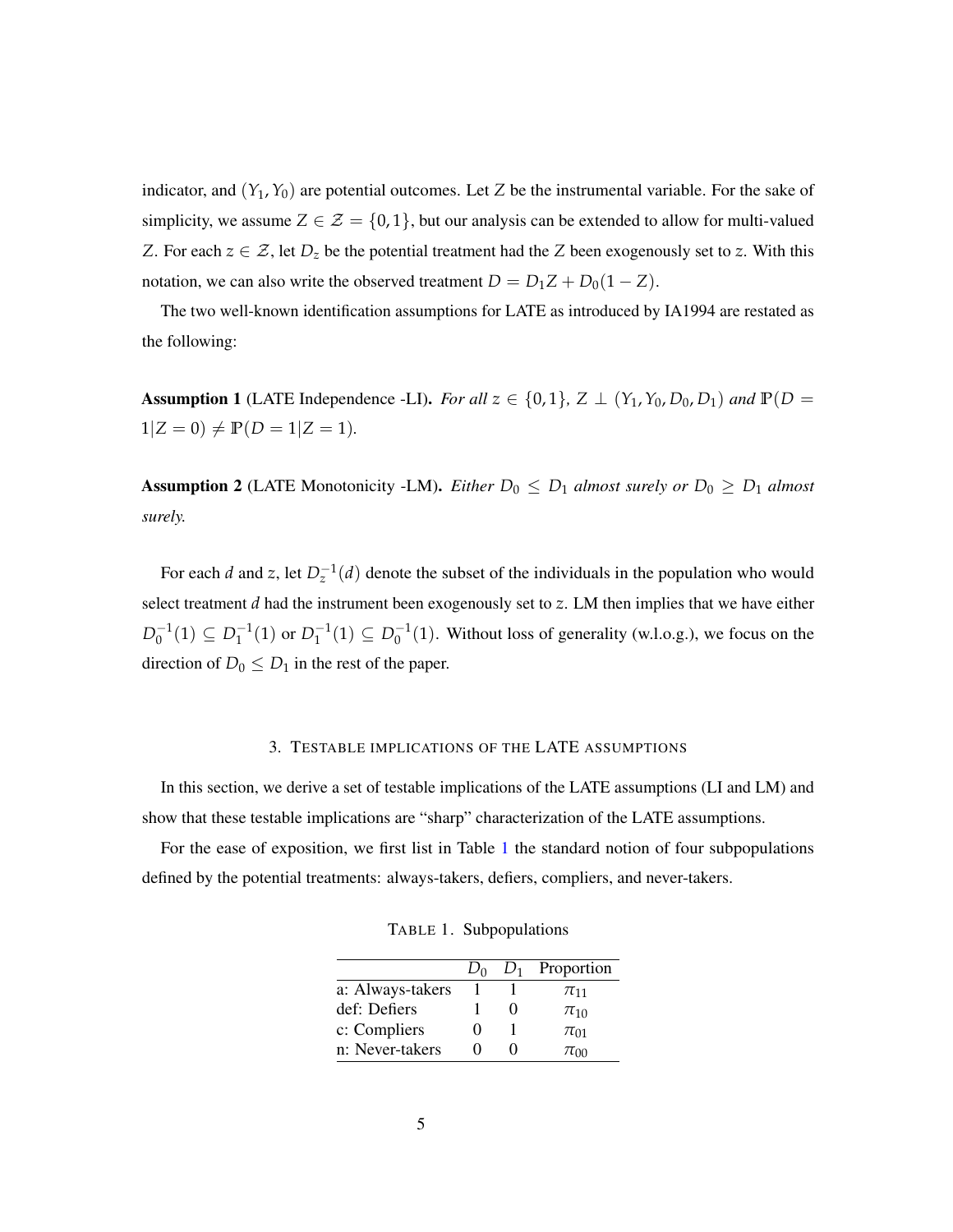Every observed subgroup  $\{D = d, Z = z\}$  for  $d, z \in \{0, 1\}$  is composed of a mixture of unobserved subpopulations. Indeed,

$$
\mathbb{P}(D = 0|Z = 0) = \mathbb{P}(D_1Z + D_0(1 - Z) = 0|Z = 0) = \mathbb{P}(D_0 = 0|Z = 0)
$$

$$
= \mathbb{P}(D_0 = 0, D_1 = 0) + \mathbb{P}(D_0 = 0, D_1 = 1) = \pi_{00} + \pi_{01},
$$

where the third inequality holds under Assumption [1.](#page-4-2) By a similar derivation, we can obtain the other three conditional probabilities, as summarized in Table [2.](#page-5-0) Notice that, by definition, we can

TABLE 2. Observed subgroups and unobserved subpopulations

<span id="page-5-1"></span><span id="page-5-0"></span>

| $Z=0$                                               | $Z=1$ |
|-----------------------------------------------------|-------|
| $D = 0$ $\pi_{00} + \pi_{01}$ $\pi_{00} + \pi_{10}$ |       |
| $D = 1$ $\pi_{10} + \pi_{11}$ $\pi_{01} + \pi_{11}$ |       |

easily see that LM is equivalent to the nonexistence of defiers (i.e.  $\pi_{10} = 0$ ). LM and LI necessarily imply that for an arbitrary  $A \in \mathcal{B}_{\mathcal{Y}}$ ,

$$
\mathbb{P}(Y \in A, D = 1 | Z = 0) = \mathbb{P}(Y_1 \in A, D = 1 | Z = 0) = \mathbb{P}(Y_1 \in A, D_0 = 1 | Z = 0)
$$

$$
= \mathbb{P}(Y_1 \in A, D_0 = 1) \le \mathbb{P}(Y_1 \in A, D_1 = 1) = \mathbb{P}(Y \in A, D = 1 | Z = 1), \quad (1)
$$

where the third and fourth equalities hold by LI, and the first inequality holds by LM. Similarly, we have

<span id="page-5-2"></span>
$$
\mathbb{P}(Y \in A, D = 0 | Z = 1) \le \mathbb{P}(Y \in A, D = 0 | Z = 0).
$$
 (2)

Therefore, as soon as there exists  $A \subseteq B_{\mathcal{Y}}$  such that either Equation [\(1\)](#page-5-1) or [\(2\)](#page-5-2) is violated, we must reject the joint assumptions of  $LM + LI$  assumptions. Note that Equations [\(1\)](#page-5-1) and [\(2\)](#page-5-2) are not sufficient for the joint assumptions to hold in the sense that there could exist a potential outcome model in which both Equations [\(1\)](#page-5-1) and [\(2\)](#page-5-2) hold but LM+LI is violated.

Equations [\(1\)](#page-5-1) and [\(2\)](#page-5-2) need not be the only set of testable implications of LM and LI. Theorem [1](#page-6-0) shows, however, that they are the sharp characterization of LI and LM in the sense that, whenever Equations [\(1\)](#page-5-1) and [\(2\)](#page-5-2) hold, there always exists another potential outcome model compatible with the data in which LI and LM hold.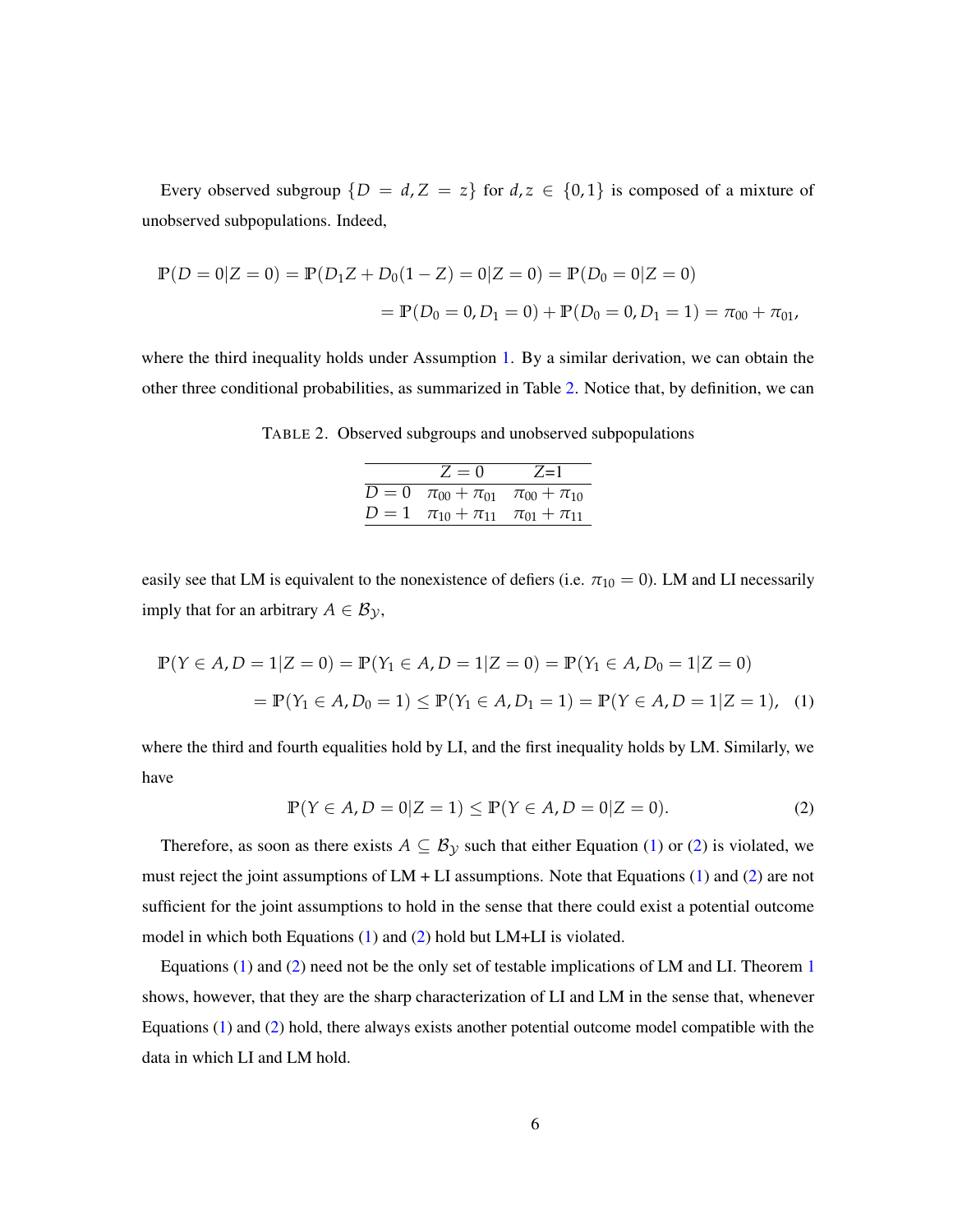<span id="page-6-0"></span>**Theorem 1** (Sharp characterization of the LATE assumptions). Let  $Y$ ,  $D_1$ ,  $D_0$ ,  $Y_1$ ,  $Y_0$ ,  $Z$  *define a potential outcome model*  $Y = Y_1D + Y_0(1 - D)$ *. (i) If LM and LI hold, then Equations* [\(1\)](#page-5-1) *and* [\(2\)](#page-5-2) *hold. (ii) If Equations* [\(1\)](#page-5-1) *and* [\(2\)](#page-5-2) *hold, there exists a joint distribution of*  $(\tilde{D}_1, \tilde{D}_0, \tilde{Y}_1, \tilde{Y}_0, Z)$  *such that LM and LI hold, and*  $(\tilde{Y}, \tilde{D}, Z)$  *has the same distribution as*  $(Y, D, Z)$ *.* 

*Proof.* See Appendix [A.1.](#page-23-7) □

Theorem [1](#page-6-0) is essentially equivalent to, but presented in a different way from, [Kitagawa](#page-23-5) [\(2013,](#page-23-5) Proposition 2). The sharpness result shows that Equations  $(1)$  and  $(2)$  are the most informative observable restrictions we have to assess the validity of the joint LI and LM assumptions.

[Kitagawa](#page-23-5) [\(2013\)](#page-23-5) developed a Kolmogorov-Smirnov type test based on Equations [\(1\)](#page-5-1) and [\(2\)](#page-5-2). However, whenever the cardinality of the outcome space is large, the number of inequalities to visit is very high because the number of inequalities to be checked is equal to the number of subsets of the set of observable outcomes. When *Y* is continuous, there are infinite many elements in  $B_y$ ; in practice, the performance of a test also depends on the subsets we search through, especially when many of the inequalities are redundant. It is therefore desirable to find a "sufficient sub-class" of  $B_y$ . Following [Galichon and Henry](#page-22-7) [\(2006,](#page-22-7) [2011\)](#page-22-8), we can define the (smallest) core determining class as a low (lowest) cardinality class of sets that are sufficient to characterize all the restrictions imposed by Equations [\(1\)](#page-5-1) and [\(2\)](#page-5-2). To the best of our knowledge, the issue of finding the smallest core determining class in a generic setup remains open. [Kitagawa](#page-23-5) [\(2013\)](#page-23-5) proposed, without providing theoretical justification, to consider the half lines and some sub-intervals. It is not clear if this class is a core determining class; if not, it could neglect some subsets of  $\mathcal{Y}$ , which could provide more power.

To deal with this important issue, we propose to use an alternative representation.

$$
\mathbb{P}(Y \in A, D = 1 | Z = 1) = \frac{\mathbb{P}(D = 1, Z = 1 | Y \in A)}{\mathbb{P}(Z = 1)} \mathbb{P}(Y \in A),
$$

inequalities  $(1)$  and  $(2)$  can be written as

$$
\mathbb{P}(D = 1, Z = 0 | Y = y)\mathbb{P}(Z = 1) \le \mathbb{P}(D = 1, Z = 1 | Y = y)\mathbb{P}(Z = 0),
$$
 (3)

and

$$
\mathbb{P}(D = 0, Z = 1 | Y = y)\mathbb{P}(Z = 1) \le \mathbb{P}(D = 0, Z = 0 | Y = y)\mathbb{P}(Z = 0).
$$
 (4)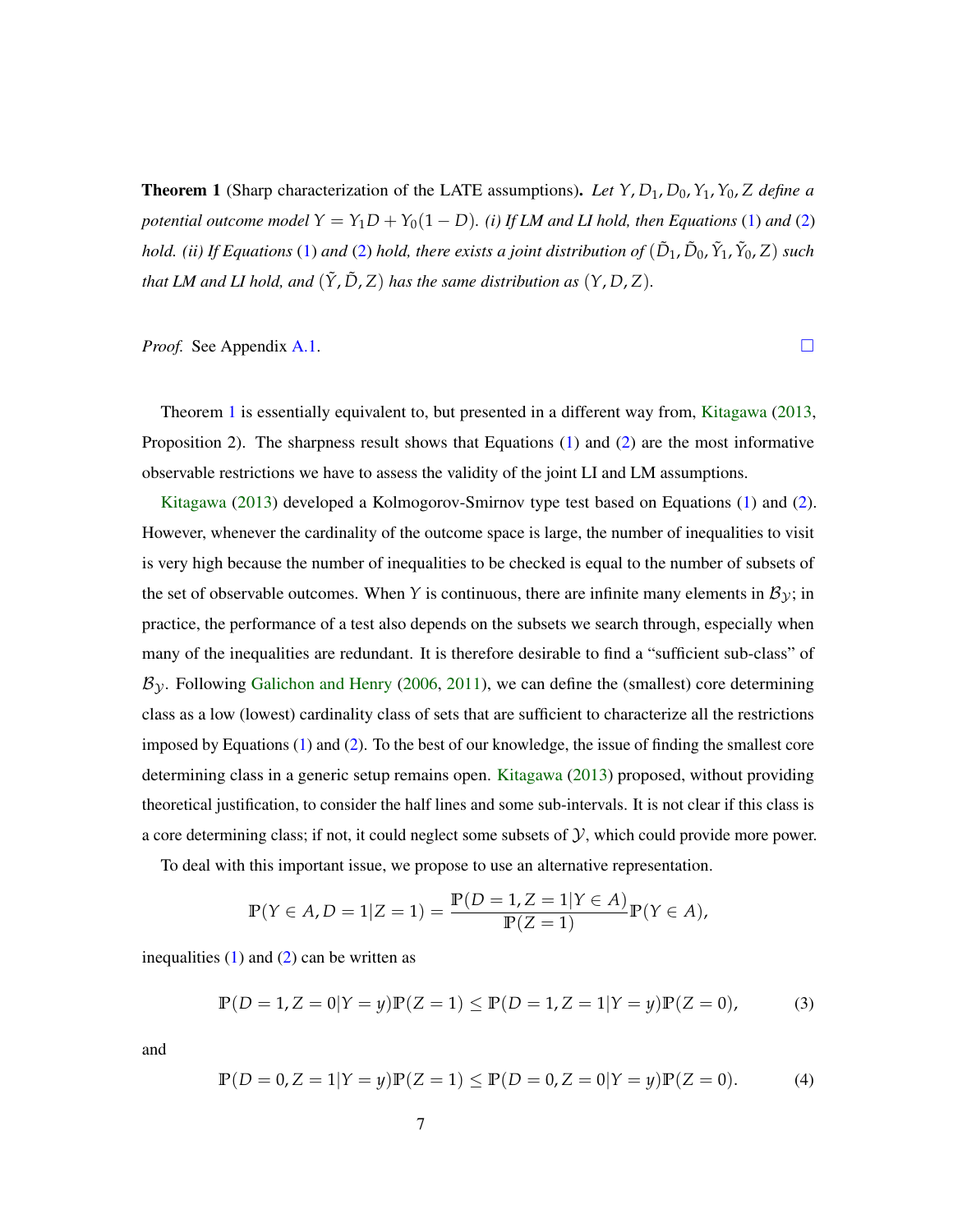for all  $y \in Y$ , respectively. The equivalence holds because  $P(D = 1, Z = 1 | Y \in A)$  $\frac{1}{\mathbb{P}(Y \in A)}$   $\int_A \mathbb{P}(D = 1, Z = 1 | Y = y) d\mathbb{P}(Y \leq y)$ . We further define the following pair of functions of *y*

<span id="page-7-2"></span>
$$
\begin{cases}\n\theta(y,1) \equiv \mathbb{E}[c_1 1\{D=1, Z=0\} - c_0 1\{D=1, Z=1\}|Y=y] \\
\theta(y,0) \equiv \mathbb{E}[c_0 1\{D=0, Z=1\} - c_1 1\{D=0, Z=0\}|Y=y]\n\end{cases}
$$
\n(5)

where  $c_k = \mathbb{P}(Z = k)$  for  $k = 0, 1$ . Let  $\mathcal{V} = \mathcal{Y} \times \{0, 1\}$ , and then the null hypothesis can be formulated as

<span id="page-7-1"></span>
$$
H_0: \theta_0 \equiv \sup_{v \in \mathcal{V}} \theta(v) \le 0, \quad H_1: \theta_0 > 0. \tag{6}
$$

The advantage of considering the hypothesis stated in Equation [\(6\)](#page-7-1) is to facilitate implementation. With our formulation, researchers do not have to find a core determining class and can simply apply the existing inference methods in [Chernozhukov, Lee, and Rosen](#page-22-0) [\(2013\)](#page-22-0), as explained in the following section.

### 4. TESTING PROCEDURES

<span id="page-7-0"></span>In this section, we formalize a testing procedure for the hypotheses specified in Equation [\(6\)](#page-7-1), that is,

$$
H_0: \theta_0 \equiv \sup_{v \in \mathcal{V}} \theta(v) \leq 0, \quad H_1: \theta_0 > 0,
$$

where  $v \in \mathcal{Y} \times \{0, 1\}$ . We propose to use the intersection bounds framework of [Chernozhukov,](#page-22-0) [Lee, and Rosen](#page-22-0) [\(2013\)](#page-22-0), which provides an inference procedure for bounds defined by supremum (or infimum) of a nonparametric function. To be more specific, let  $0 < \alpha < \frac{1}{2}$  be the pre-specified significance level, and we reject the  $H_0$  if  $\hat{\theta}_\alpha > 0$ , where

$$
\hat{\theta}_{\alpha} \equiv \sup_{v \in \mathcal{V}} \{ \hat{\theta}(v) - s(v)k_{\alpha} \},
$$

and  $\hat{\theta}(\cdot)$  is the local linear estimator for  $\theta(\cdot)$ . *s*( $\cdot$ ) and  $k_{\alpha}$  are estimates for "point-wise standard errors" and "critical value," respectively. For the purpose of implementation, one does not have to calculate  $\hat{\theta}$ , *s*, and  $k_{\alpha}$  explicitly; therefore, we leave their expressions in Appendix [A.2](#page-26-0) for the sake of exposition. The testing procedure can be easily implemented in Stata as follows.

### Implementation:

(1) Estimate  $c_0$  and  $c_1$  by  $\hat{c}_1 = \frac{1}{n} \sum_{i=1}^n Z_i$  and  $\hat{c}_0 = 1 - \hat{c}_1$ , respectively.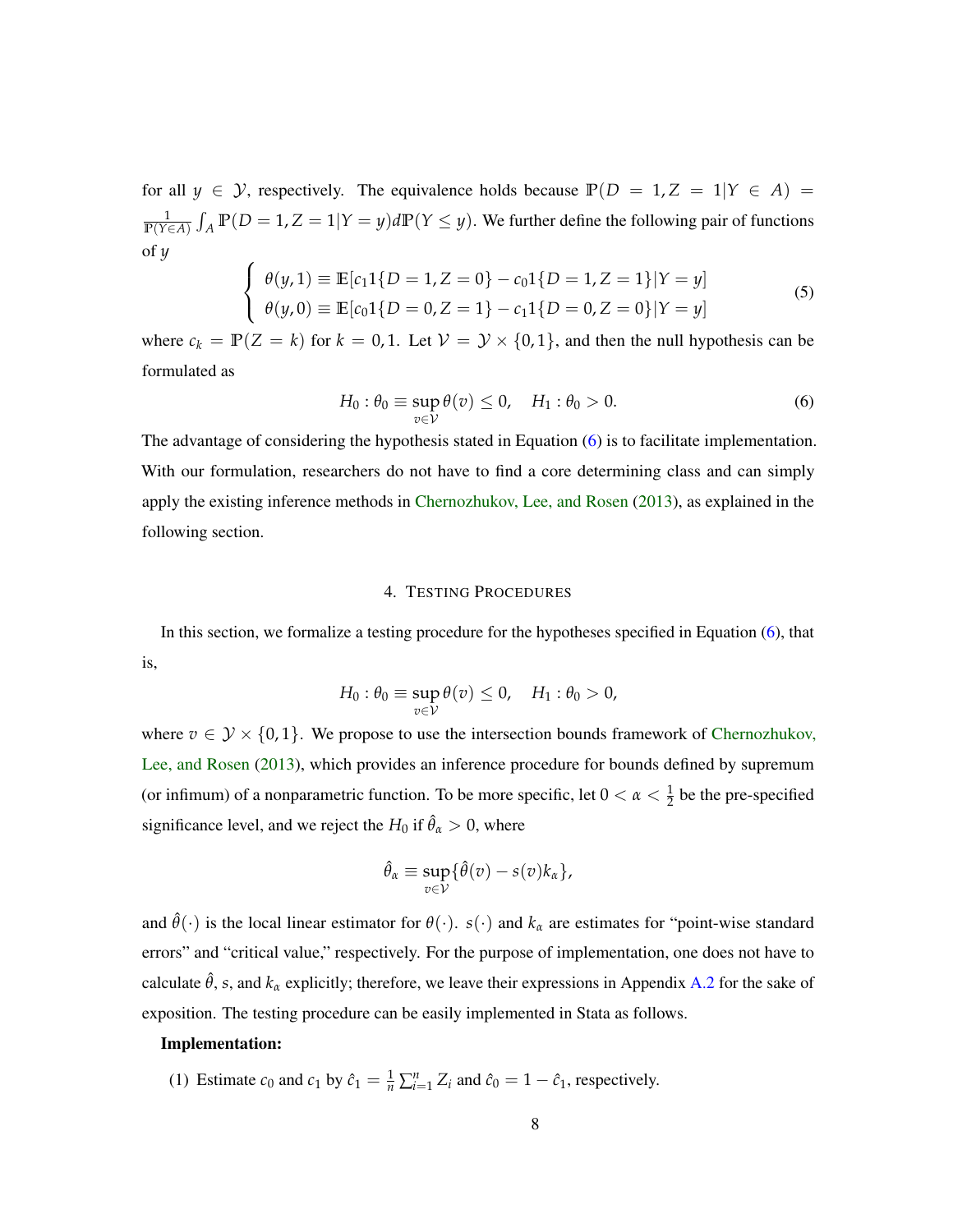- (2) Let  $L_i^1 = \hat{c}_1 D_i (1 Z_i) \hat{c}_0 D_i Z_i$  and  $L_i^0 = \hat{c}_0 (1 D_i) Z_i \hat{c}_1 (1 D_i) (1 Z_i)$ .
- (3) Implement the CLRtest command with two conditional moment inequalities. Specify  $L_i^1$  and  $L_i^0$  as the dependent variables for each conditional inequality, respectively. Specify  $Y_i$  as the conditioning variable for both inequalities. See [Chernozhukov, Kim, Lee, and Rosen](#page-22-1) [\(2013\)](#page-22-1) for the full set of options.

We make the following assumptions:

<span id="page-8-0"></span>Assumption 3.  $\{(D_i, Y_i, Z_i)\}_{i=1}^n$  are *i.i.d observations.* 

<span id="page-8-1"></span>Assumption 4. *The density of Y given* (*D*, *Z*) *is bounded away from zero and continuously differentiable over its convex and compact support* Y*.*

<span id="page-8-2"></span>Assumption 5. *K*(·) *has support on* [−1.1]*, is symmetric and twice differentiable, and satisfies*  $\int K(u) du = 1$ .

<span id="page-8-3"></span>**Assumption 6.**  $nh^4 \rightarrow \infty$ , and  $nh^5 \rightarrow 0$  at polynomial rates in n.

Assumption [3](#page-8-0) is standard. In this paper, we focus on the case where  $\gamma$  is continuous and make Assumption [4.](#page-8-1) If  $Y$  is discrete, the conditional inequalities in Equation [\(5\)](#page-7-2) can be represented by a finite number of unconditional expectations, and the test can be conducted on each of the support points of *Y*. Assumptions [5](#page-8-2) and [6](#page-8-3) are conditions on the choice of kernel and bandwidth. Note that Assumption [6](#page-8-3) requires under-smoothing because the conditioning variable *Y* is univariate.

Proposition [1](#page-8-4) is an application of [Chernozhukov, Lee, and Rosen](#page-22-0) [\(2013,](#page-22-0) Theorem 6), which verifies the consistency and validity of the proposed testing procedure.<sup>[2](#page-8-5)</sup>

<span id="page-8-4"></span>**Proposition 1.** *Suppose that Assumptions* [3](#page-8-0) *to* [6](#page-8-3) *are satisfied, then* (1) *under*  $H_0$ ,  $\mathbb{P}(\hat{\theta}_\alpha > 0) \leq$  $\alpha + o(1)$ ; (2) if  $\theta(y,k) = 0$  for all  $y \in \mathcal{Y}$  and  $k \in \{0,1\}$  , then  $\mathbb{P}(\hat{\theta}_\alpha > 0) \to \alpha$ ; and (3) if there  $e$ xists a set  $\mathcal{Y}_a \subseteq \mathcal{Y}$  with positive Lebesgue measure such that  $\sup_{y \in \mathcal{Y}_a, k \in \{0,1\}} \theta(y, k) > \mu_n$ √ 1/*nh for any*  $\mu_n \stackrel{p}{\rightarrow} \infty$ *, then*  $\mathbb{P}(\hat{\theta}_\alpha > 0) \rightarrow 1$ *.* 

*Proof.* See Appendix [A.2](#page-26-0)

<span id="page-8-5"></span> $2$ [Chernozhukov, Lee, and Rosen](#page-22-0) [\(2013,](#page-22-0) Theorem 6) holds uniformly over drafting sequences of DGPs. Here we only focus on pointwise results.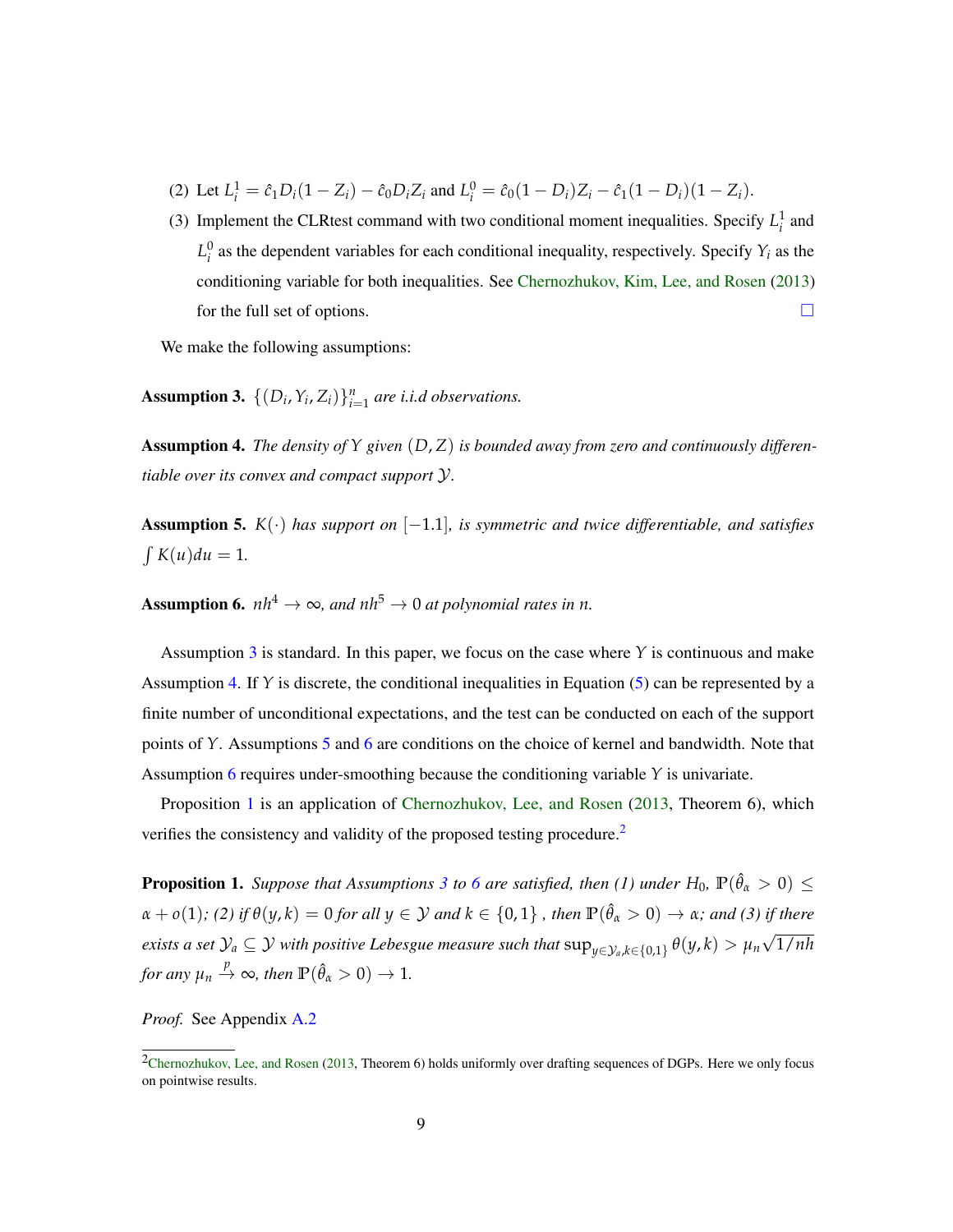We have a few comments. First, our test is a type of sup-tests based on conditional moment inequalities specified in Equation [\(5\)](#page-7-2) and hence does not require researchers to find a core determining class. Our test is consistent against any fixed alternatives and a class of local alternatives. This result is different from [Kitagawa](#page-23-5) [\(2013\)](#page-23-5), who did not use the core determining class and only established the consistency against a class of fixed alternatives.<sup>[3](#page-9-1)</sup> Consistency against local alternatives is not established either. Second, [Kitagawa](#page-23-5) [\(2013\)](#page-23-5) did not discuss how to incorporate continuous covariates into his test. For the test we consider here, continuous covariates can be easily incorporated as additional conditioning variables. Finally, because of the availability of the STATA package, our test can be easily applied by empirical researchers to assess the validity of the LATE assumptions.

In the following section, we will proceed and address two important questions. (i) What types of restrictions do the Equations [\(1\)](#page-5-1) and [\(2\)](#page-5-2) impose on the (unobserved) model primitives, for example, the distributions of the subpopulations of compliers, defiers, always-takers, and never-takers? (ii) Does the Wald estimand still a policy relevant estimand whenever Equations [\(1\)](#page-5-1) and [\(2\)](#page-5-2) hold and LM is violated?

### 5. CONDITIONALLY MORE COMPLIERS

<span id="page-9-0"></span>In many empirical studies, the LI assumption seems to be reasonable. See [Korn, Baumrind, et al.](#page-23-8) [\(1998\)](#page-23-8); [Abadie, Angrist, and Imbens](#page-21-3) [\(2002\)](#page-21-3); [Kling, Liebman, and Katz](#page-23-9) [\(2007\)](#page-23-9); and [Hahn, Todd,](#page-22-9) [and Van der Klaauw](#page-22-9) [\(2001\)](#page-22-9); among others, for discussions of models where LI is plausible. On the other hand, several concerns about the validity of LM have been mentioned in the literature, for instance, in [Dawid](#page-22-4) [\(2000\)](#page-22-4); [Heckman and Vytlacil](#page-22-5) [\(2005\)](#page-22-5); [Small and Tan](#page-23-4) [\(2007\)](#page-23-4). In this section, we propose a weaker condition, namely conditionally more compliers (CMC) as an extension of LM. Unlike LM, which imposes on the model to have no defiers, the CMC assumption only restricts the proportion of compliers to be bigger or equal to the proportion of defiers, for all subpopulations (strata) characterized by a single potential outcome  $Y_d$ . This condition imposes a restriction on the aggregate behavior of individuals relative to their reaction to the treatment when the instrument *Z* is externally set to different values 0 or 1, while the restriction imposed by the LM assumption is on

<span id="page-9-1"></span><sup>&</sup>lt;sup>3</sup>For example, [Kitagawa](#page-23-5) [\(2013\)](#page-23-5) proposed to consider the class of closed intervals  $\{[y, y + h]\}$ , where  $y \in \mathcal{Y}$  and h is the interval length satisfying  $h \ge h_{min} > 0$ .  $h_{min}$  is a fixed positive constant chosen by researchers and does not converge to zero as sample size increases. If the *H*<sup>0</sup> is violated over an interval whose length is smaller than *hmin*/2, then [Kitagawa](#page-23-5) [\(2013\)](#page-23-5)'s test may not be able to detect such violations based on this interval class. In our test, the bandwidth  $h \to 0$ , such alternatives will be rejected with probability approaching one.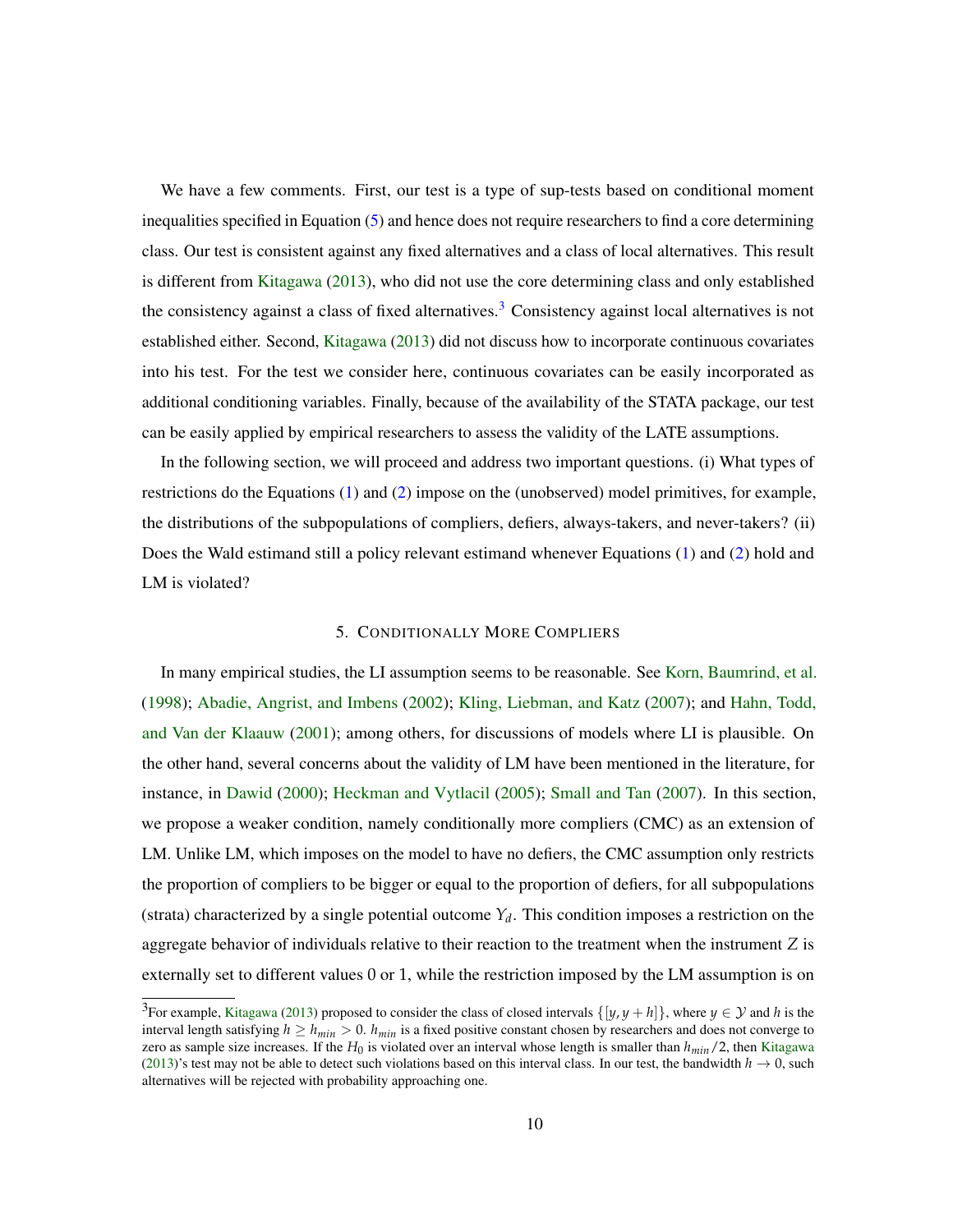the behavior of every individual. Interestingly, CMC is equivalent to Equations [\(1\)](#page-5-1) and [\(2\)](#page-5-2) when LI holds.

<span id="page-10-0"></span>Proposition 2 (Conditionally More Compliers). *Under Assumption [1,](#page-4-2) Equations* [\(1\)](#page-5-1) *and* [\(2\)](#page-5-2) *are equivalent to*

- (a)  $\mathbb{P}(D_0 = 1 | Y_1 = y) \leq \mathbb{P}(D_1 = 1 | Y_1 = y)$  *for all y*,
- (b)  $\mathbb{P}(D_1 = 0 | Y_0 = y) \leq \mathbb{P}(D_0 = 0 | Y_0 = y)$  *for all y,*

*or equivalently to*

- $\pi_1$ <sup>2</sup>,  $\pi_2$ <sup>1</sup>,  $\pi_3$   $\pi_4$   $\pi_5$   $\pi_6$  *z*<sub>1</sub>*y*<sub>1</sub>*,*  $\pi_7$  *z*<sub>1</sub>*y*<sub>1</sub>*,*
- (b')  $\pi_{10|Y_0=y_0} \leq \pi_{01|Y_0=y_0}$  for all  $y_0$ ,

where  $\pi_{10|Y_d=y_d}\left(\pi_{01|Y_d=y_d}\right)$  denotes the proportion of defiers (compliers) within the strata of indi*viduals with potential outcomes*  $Y_d = y_d$  *for*  $d = 0, 1$ *.* 

*Proof.* See Appendix [A.3.](#page-27-0)

We name the implied restrictions  $(a-b)$  or  $(a',b')$  in Proposition [2](#page-10-0) as Conditionally More Compliers (CMC). [Chaisemartin](#page-22-6) [\(2013\)](#page-22-6) referred to it as "weak more compliers than defiers" (WMC); we name it as CMC to emphasize that it is a restriction imposed on subpopulations. Note that LM implies CMC since  $\pi_{10|Y_d=y} = 0$  for all *y*.

<span id="page-10-1"></span>Corollary 1. *(LM and LI) and (CMC and LI) have the same testable implication which is characterized by Equations* [\(1\)](#page-5-1) *and* [\(2\)](#page-5-2)*.*

The proof of Corollary [1](#page-10-1) is straightforward and hence omitted. If we reject the null hypothesis  $H_0: \theta_0 \equiv \sup_{v \in V} \theta(v) \leq 0$ , then what we actually reject is CMC+LI, which implies the rejection of LM+LI; on the other hand, if we do not reject  $H_0$  and if LI holds, then we shall conclude that we can not reject CMC. Note that LM may not hold even we do not reject CMC. Another difference is that CMC is indeed testable when LI holds.

5.1. Discussion on the plausibility of the CMC assumption. To fix the idea, let us discuss an instrument that is widely used in labor economics: the same-sex siblings composition. This instrument was first used in [Angrist and Evans](#page-21-1) [\(1998\)](#page-21-1) who studied the relationship between fertility and labor income. This study was complicated by the endogeneity of the fertility. [Angrist and Evans](#page-21-1) [\(1998\)](#page-21-1)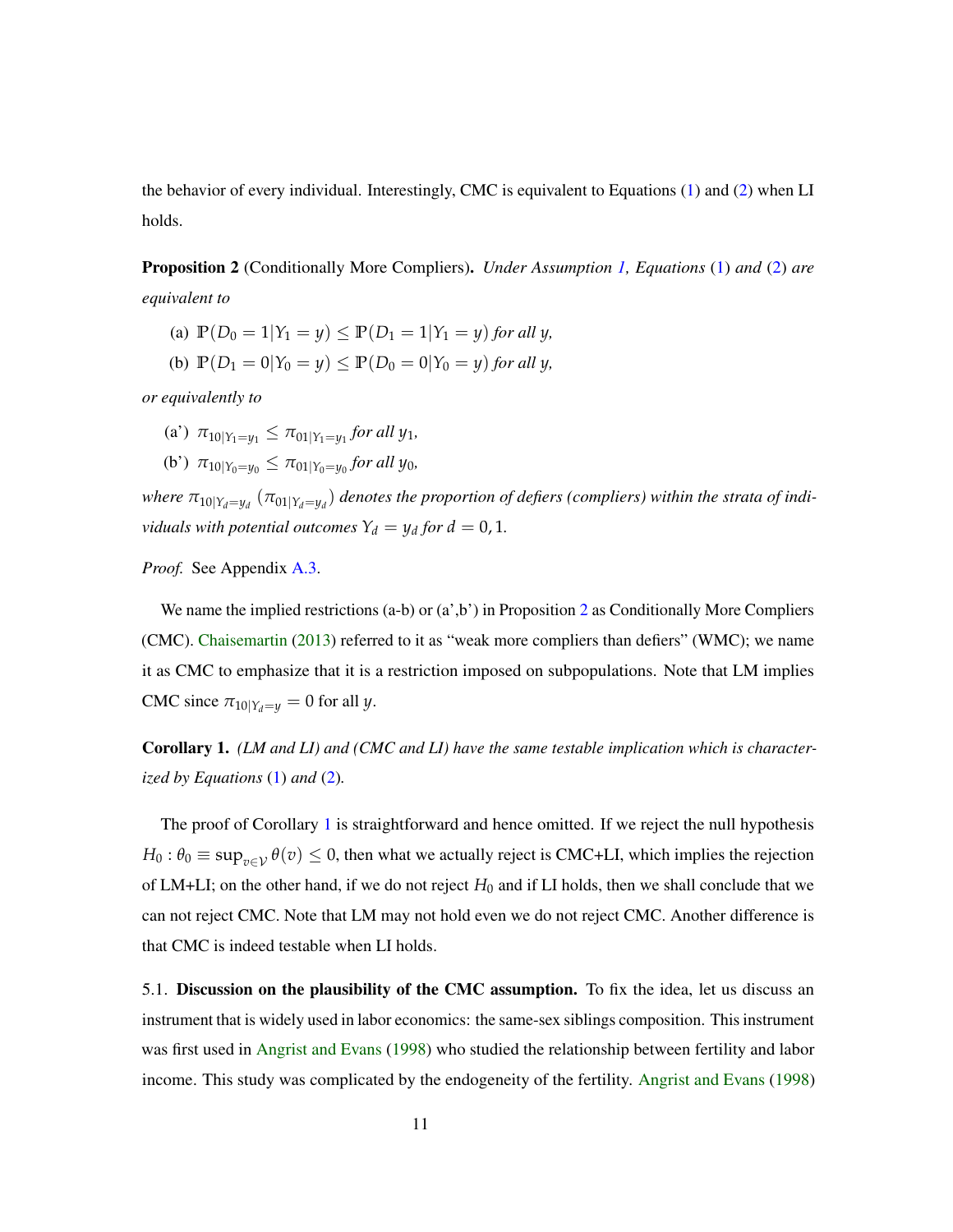proposed to use the sibling-sex composition to construct the IV estimator of the effect of childbearing on the labor supply. Because sex mix is virtually randomly assigned, a dummy for whether the sex of the second child matches the sex of the first child is likely to satisfy the LI assumption. However, the validity of LM is unclear. The suggestive argument proposed by [Angrist and Evans](#page-21-1) [\(1998\)](#page-21-1) was based on the empirical observation that the proportion of families with either two boys or two girls that have a third birth in the United States was lower to the proportions of families with one boy and one girl have a third child. This empirical observation just shows that  $P(Y \in \mathcal{Y}, D = 1 | Z = 0) \le P(Y \in \mathcal{Y}, D = 1 | Z = 1)$ , where *Y* is the women's labor income, and *D* is a dummy for having had a third child. However, this latter inequality is not sufficient to ensure CMC, which requires that for every subpopulation of parents with specific outcome there are more parents who have mixed sibling-sex composition preferences than parent who have same sibling-sex composition preferences. Our contribution is to show that for such empirical applications, one can actually test the validity of CMC by visiting all the possible subsets  $A$  of  $B_y$ .

Compared with LM, CMC allows for more heterogeneity in the population than the deterministic LM. Indeed, in that context, LM imposes that there is no individual who has strict preference for the same sibling-sex composition, while CMC suggests that such an individual could exist. CMC imposes that for every subpopulation of parents with specific outcome there are more parents who have mixed sibling-sex composition preferences than parent who have same sibling-sex composition preferences.

There are other weaker notion of monotonicity than LM. [Small and Tan](#page-23-4) [\(2007\)](#page-23-4) introduced the stochastic monotonicity condition (SM) as a relaxation of LM. The SM assumption restricts the model to have more compliers than defiers for every strata defined by  $(Y_1, Y_0)$ , while CMC imposes this restriction separately on the strata defined by either  $Y_1$  or  $Y_0$ . From this perspective, CMC weakens the SM assumption. [Chaisemartin](#page-22-6) [\(2013\)](#page-22-6) showed that for the purpose of identifying LATE, the LM assumption can be replaced by a weaker one called "compliers-defiers" (CD), which requires that a subgroup of compliers have the same size and the same distribution of potential outcomes as defiers. Both SM and CD provide interesting insight on the identification of LATE. Unfortunately, like LM, SM, and CD are not testable even when LI holds.

5.2. Is the Wald estimand no sign reversal under CMC and LI?. An interesting question is what can we say about the Wald (IV) estimand under heterogeneous treatment models if we do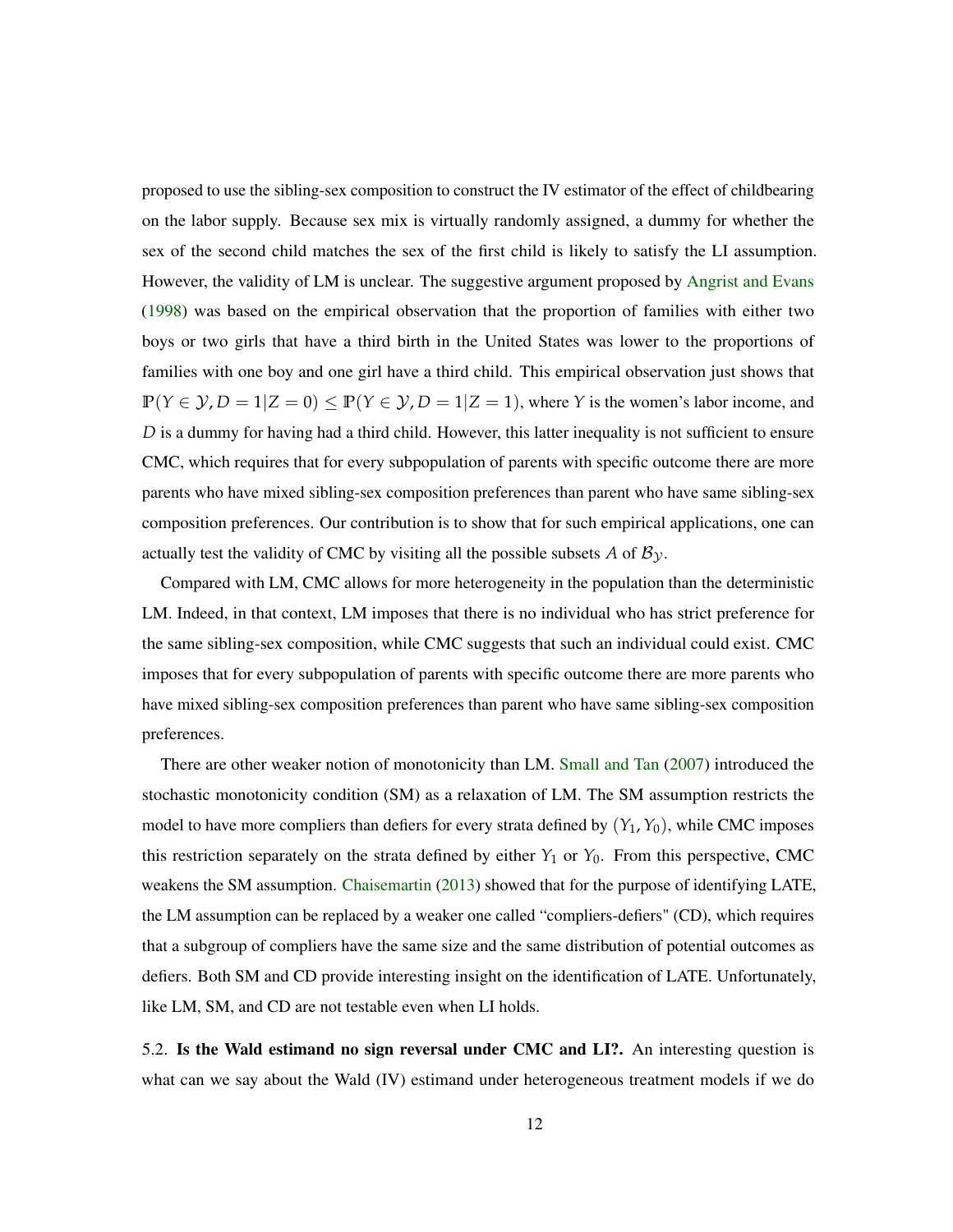not reject Equations [\(1\)](#page-5-1) and [\(2\)](#page-5-2)? We know that under LM+LI assumption, the (IV) estimand  $\beta_{IV} \equiv \frac{\mathbb{E}[Y|Z=1]-\mathbb{E}[Y|Z=0]}{\mathbb{E}[D|Z=1]-\mathbb{E}[D|Z=0]}$  $\frac{\mathbb{E}[Y|Z=1]-\mathbb{E}[Y|Z=0]}{\mathbb{E}[D|Z=1]-\mathbb{E}[D|Z=0]}$  respects the no sign reversal property<sup>[4](#page-12-0)</sup>. Indeed, under LI, we have

$$
\mathbb{E}[Y|Z=1]-\mathbb{E}[Y|Z=0]=\mathbb{E}[Y_1-Y_0|c]\pi_{01}-\mathbb{E}[Y_1-Y_0|def]\pi_{10}.
$$

Therefore, in the case of heterogeneous treatment (the individual gain of the treatment varies across individual; i.e.  $Y_1 - Y_0 \neq cste$ , the (IV) estimand can be zero, positive, or negative, even if the causal effect of *D* on *Y* is strictly positive for every individual. However, under the LM assumption, we have  $\beta_{IV} = \mathbb{E}[Y_1 - Y_0|c]$  and then no possibility to violate the no sign reversal property.

Since CMC does not rule out the existence of defiers, it is not clear that the (IV) estimand still respect the no sign reversal property whenever CMC holds. In the following, we show that there exists a wide range of potential outcome models for which the (IV) estimand still respect the no sign reversal property when CMC holds even in the presence of defiers. Let us impose the following restriction on the potential outcomes.

# <span id="page-12-1"></span>**Assumption 7.**  $Y_d = G(d, U)$  where  $G(d, u)$  is strictly monotone in  $u$  for  $d \in \{0, 1\}$ .

This assumption imposes three main restrictions on the potential outcome model but encompasses most of the structures used in applied economics so far.

First, we restrict the dimension of the unobservable *U* to be one. This might be restrictive in some cases as explained in [Kasy](#page-23-10) [\(2013\)](#page-23-10), but it is usually maintain in many of the research papers considering binary endogenous treatment. Indeed, practitioners use additive separable structure for the potential outcome which imposes one-dimensional unobserved heterogeneity. Recently, the literature on the identification of treatment effect using non-separable potential outcome has been widely developing, but most of them are using model with one-dimensional unobserved heterogeneity. For instance see [Chernozhukov and Hansen](#page-22-10) [\(2005\)](#page-22-10), [Chesher](#page-22-11) [\(2005\)](#page-22-11), [Jun, Pinkse,](#page-23-11) [and Xu](#page-23-11) [\(2011\)](#page-23-11) among many others. The strand of this literature that allows multiple-dimension unobserved heterogeneity considers continuous treatment and impose additional restrictions on the treatment, see for instance, [Imbens and Newey](#page-23-12) [\(2009\)](#page-23-12) and [Kasy](#page-23-10) [\(2013\)](#page-23-10).

Second, we assume away the possibility to have treatment-specific unobserved heterogeneity i.e.  $Y_d = G(d, U_d)$  with  $U_0 \neq U_1$ . One important special application of such a model is the Roy model.

<span id="page-12-0"></span> $4$ An estimator satisfies the no sign reversal property if whenever the sign of the treatment effects  $(+,0 \text{ or } -)$  is the same for every subject in the population, then the sign of the estimator converges in probability to the sign of the treatment effects.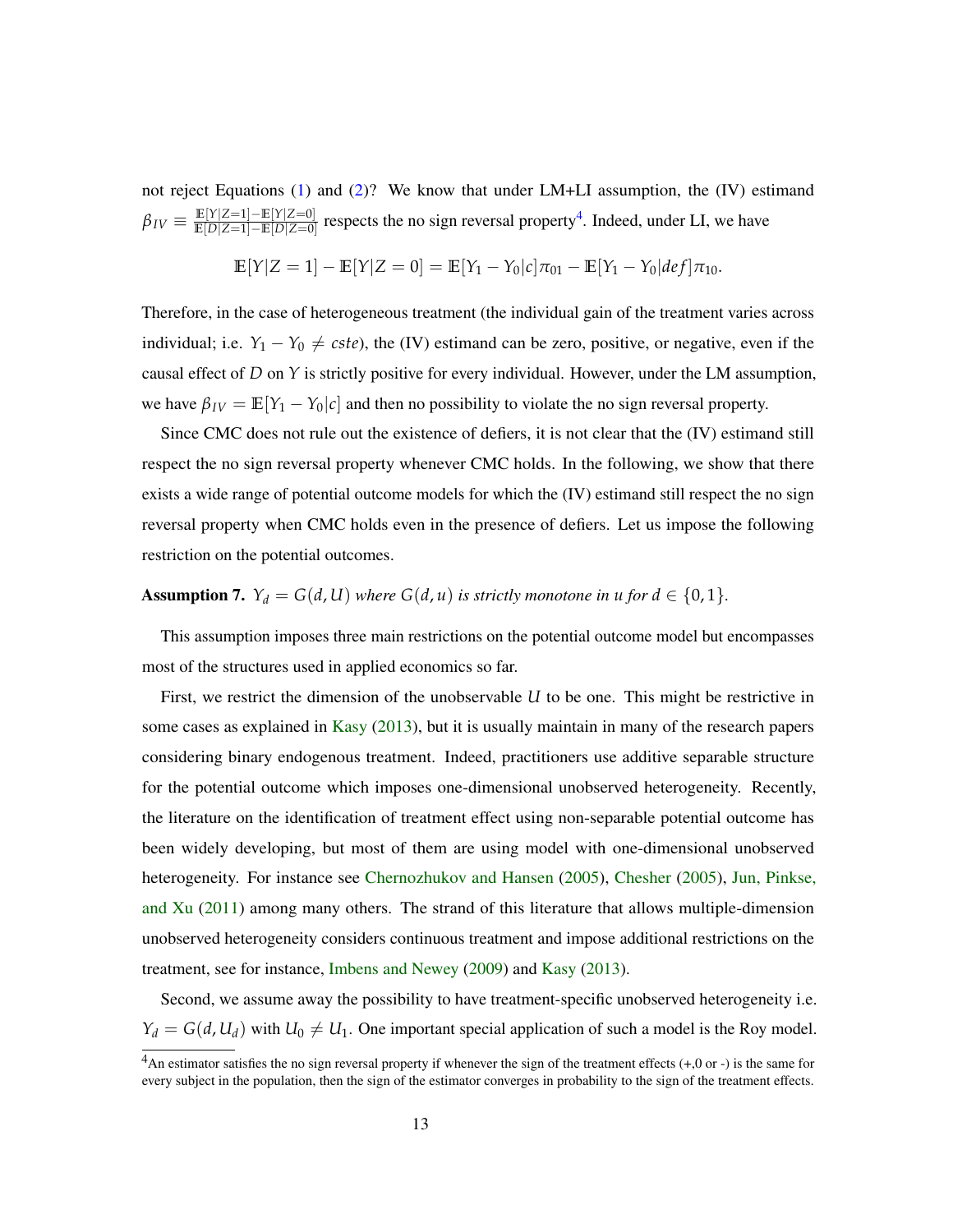However, the pure Roy model imposes particular selection process which is not compatible with the model used here. Indeed, the pure Roy model assume that  $D = 1\{Y_1 > Y_0\}$  which does not allow the existence of an instrument. Identification of treatment effect in such model need different types of analysis. A first approach is the one used by [Heckman and Honore](#page-22-12) [\(1990\)](#page-22-12) which imposes additional restrictions in the model in order to achieve identification. A second approach used in [Henry and Mourifie](#page-22-13) [\(2014\)](#page-22-13) is a partial identification approach which provides sharp bounds on the average treatment effect (ATE). One way to incorporate an instrument in such a model is to consider the generalized Roy model where the treatment selection takes a more general form i.e.  $D = 1\{h(Y_1, Y_0, Z, V) > 0\}$  where *V* is another source of heterogeneity. However, Heckman and Vytlacil (2005) pointed out that the (IV) estimand does not identify interesting policy effect in such a model.

Third, the "strict" monotonicity would be restrictive. The monotonicity by itself is a standard assumption in such models, but imposing to be "strict" rules out the possibility to have discrete outcome.

Now, let us show that under CMC+LI and Assumption [7,](#page-12-1) the (IV) estimand still respect the no sign reversal property. Let denote  $\Delta(U) \equiv Y_1 - Y_0$ , under LI we have

$$
\beta_{IV} \equiv \frac{\mathbb{E}[Y|Z=1] - \mathbb{E}[Y|Z=0]}{\mathbb{E}[D|Z=1] - \mathbb{E}[D|Z=0]} = \frac{\mathbb{E}[\Delta(u)(D_1 - D_0)]}{\mathbb{E}[D_1 - D_0]} = \frac{\mathbb{E}[\Delta(u)\mathbb{E}[D_1 - D_0|U]]}{\mathbb{E}[D_1 - D_0]}.
$$

Since CMC holds,  $\mathbb{E}[D_1 - D_0|Y_d] \ge 0$  almost surely (a.s) in  $Y_d$ , then  $\mathbb{E}[D_1 - D_0|U] \ge 0$  a.s. in *U* under Assumption [7.](#page-12-1) Recall that,  $\beta_{IV}$  is well defined only when  $P(D = 1|Z = 1) \neq P(D = 1)$ 1| $Z = 0$ ), then there exists a set  $A_U \subseteq Y$  with positive measure under the distribution of *U* such that **E**[*D*<sup>1</sup> − *D*0|*U* = *u*] > 0 for all *u* ∈ *AU*. Then, if ∆(*U*) > 0 a.s. in *U*, then *βIV* > 0. Therefore, we have the following result.

**Proposition 3.** *Suppose that Assumption [7,](#page-12-1) and CMC + LI hold and*  $P(D = 1|Z = 1) \neq P(D = 1)$  $1|Z = 0$ ), then the Wald estimand is no sign reversal.

### 6. SIMULATION

<span id="page-13-0"></span>We consider three data generating processes (DGPs). In all three designs,  $Z \in \{0,1\}$  with  $P(Z = 1) = 0.5$ ,  $Y = D + U$ , and  $(U + 1, V) \sim N(0, 0.25, \rho)$ . The three DGPs differ in the treatment functions. In DGP1, we set  $D = 1\{V \le 2Z - 0.5\}$ ; in DGP2, we set  $D = 1\{V \le 0.25\}$ ;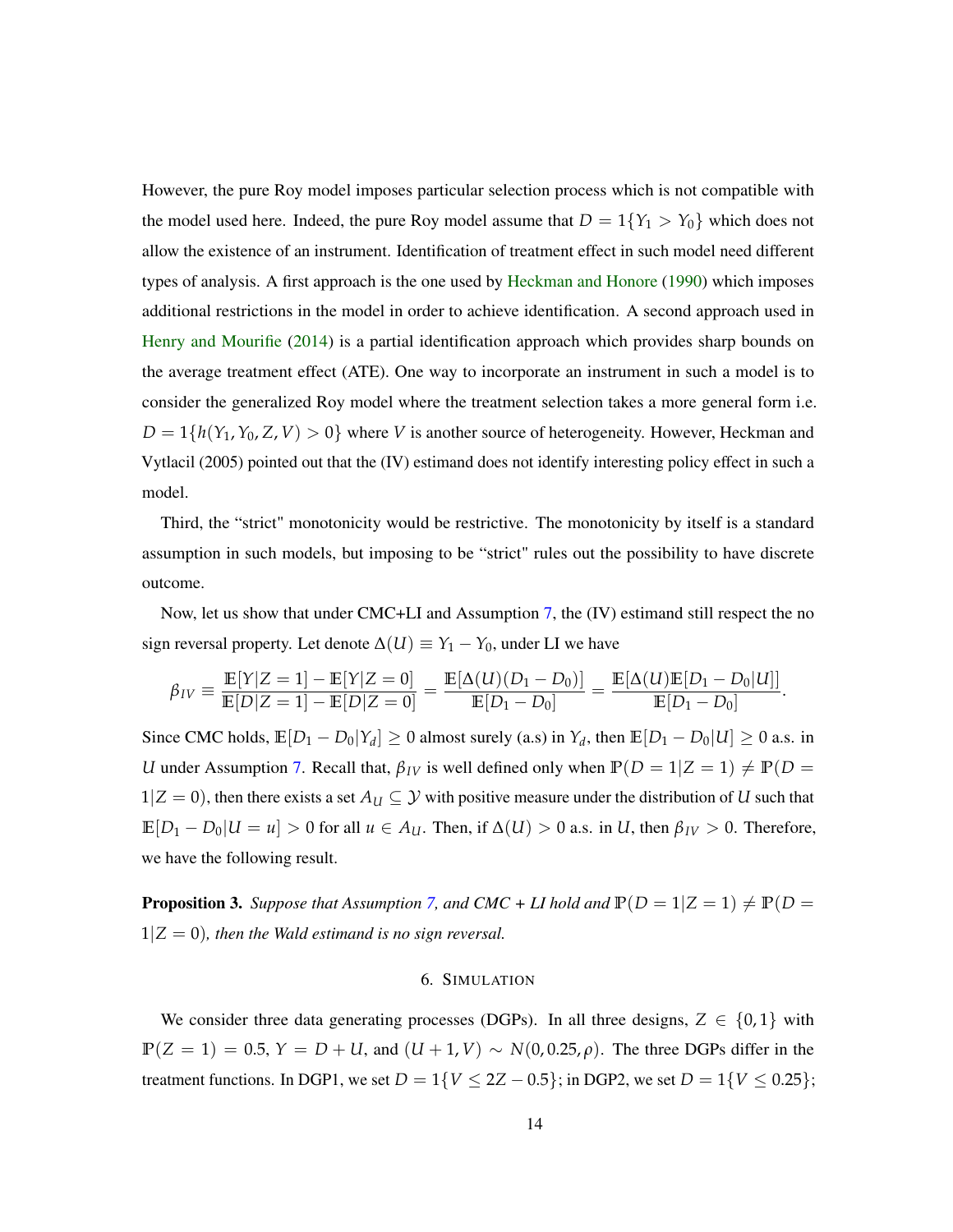in DGP3, we set  $D = 1\{|V - Z + 0.5| \ge 1\}$ . Therefore, DGP1 belongs to "the interior" of  $H_0$ , DGP2 is a least favorable null (the knife-edge case), and DGP3 violates the CMC (note that LI holds in all three DGPs). Let  $\alpha \in (0, 0.5)$  be a pre-specified significance level; we then expect that the rejection frequencies in those three DGPs shall be close to 0, *α* and 1, respectively.

|                  |       | Parametric |         |          | Local    |         |
|------------------|-------|------------|---------|----------|----------|---------|
| Sig. level       | 10%   | 5%         | $1\%$   | 10%      | 5%       | $1\%$   |
| DGP1             |       |            |         |          |          |         |
| $n = 200$        | $0\%$ | $0\%$      | $0\%$   | $0\%$    | $0\%$    | $0\%$   |
| $n = 400$        | $0\%$ | $0\%$      | $0\%$   | $0\%$    | $0\%$    | $0\%$   |
| $n = 800$        | $0\%$ | $0\%$      | $0\%$   | $0\%$    | $0\%$    | $0\%$   |
| DGP <sub>2</sub> |       |            |         |          |          |         |
| $n = 200$        | 10.8% | 5.8%       | $1.5\%$ | 13.9%    | $7.7\%$  | 2.6%    |
| $n = 400$        | 10.2% | $5.9\%$    | $0.7\%$ | 11.5%    | $5.7\%$  | $1.2\%$ |
| $n = 800$        | 10.0% | 5.8%       | 1.4%    | 11.5%    | 5.9%     | $0.9\%$ |
| DGP3             |       |            |         |          |          |         |
| $n = 200$        | 89.9% | 83.6%      | 59.6%   | $55.5\%$ | $40.5\%$ | 19.3%   |
| $n=400$          | 99.4% | 88.1%      | 91.6%   | 75.5%    | $63.4\%$ | 26.7%   |
| $n = 800$        | 100%  | 100%       | 99.8%   | 91.4%    | 83.8%    | 63.3%   |

<span id="page-14-1"></span>TABLE 3. Rejection Frequency (clrtest)

Based on 1000 replications.

Table [3](#page-14-1) lists the preliminary simulation results of our test based on the "clrtest" command under difference choices of sample size and DGPs. In addition to the local linear regression, we also investigate the rejection frequency using the "parametric regression" option. For detailed descriptions of the Stata package, see [Chernozhukov, Kim, Lee, and Rosen](#page-22-1) [\(2013\)](#page-22-1). All results are computed based on 1000 replications. For DGP3 where the CMC fails to hold, the null hypothesis of LM is rejected with high probability even when the sample size is small, for example when  $n = 200$ . For DGP2, considered as the least favorable null, the rejection rate is close to the target levels. It is not surprising to see the test does not reject DGP1 since it is in the "interior" of the  $H_0$ .

### 7. APPLICATIONS

<span id="page-14-0"></span>In this section we apply our test to three well-known instruments used in the literature: the "same sex" instrument in [Angrist and Evans](#page-21-1) [\(1998\)](#page-21-1), the "draft eligibility" instrument in [Angrist](#page-21-0) [\(1991\)](#page-21-0) and the "college proximity" instrument in [Card](#page-22-2) [\(1993\)](#page-22-2).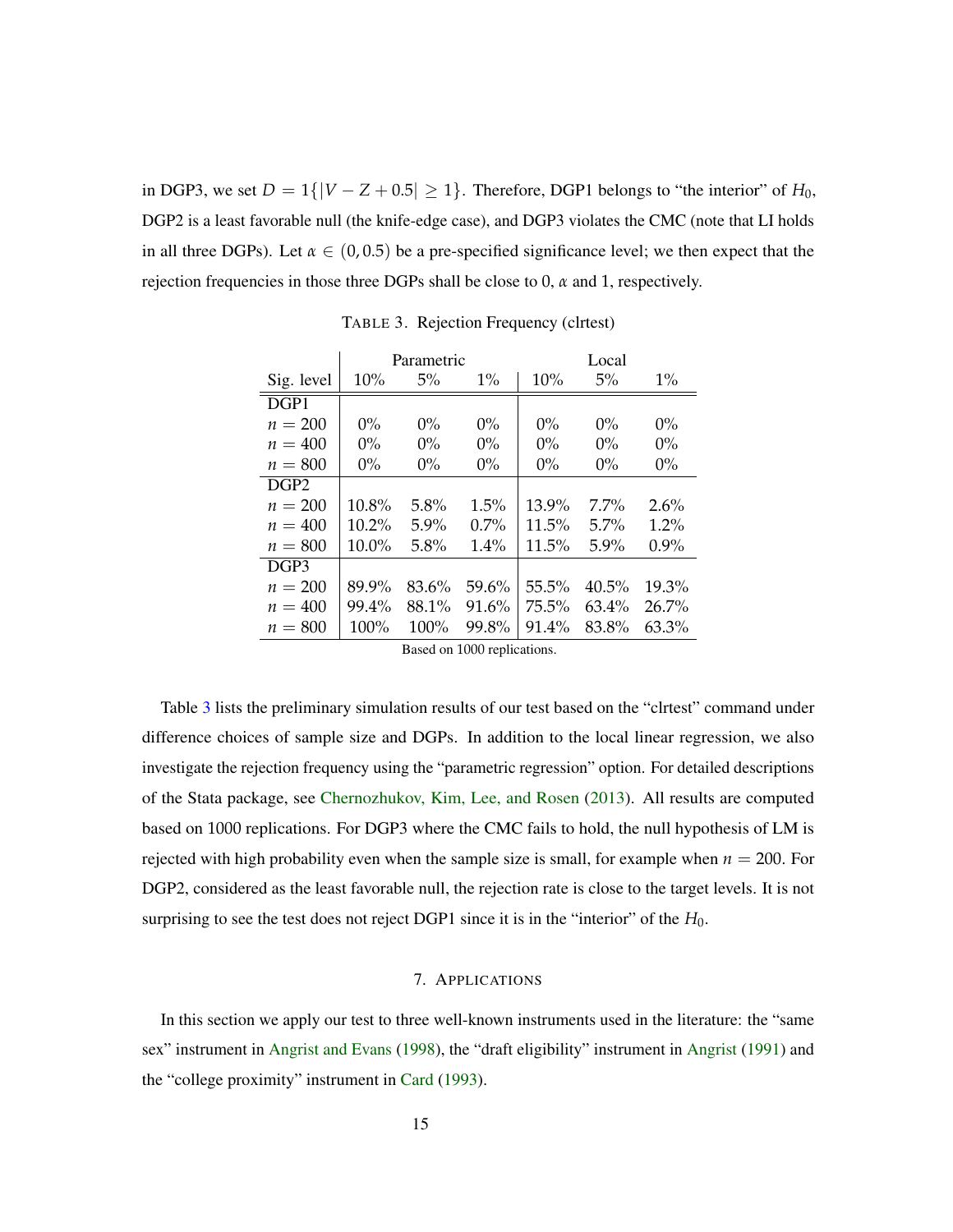7.1. The "same-sex" instrument. The context of the use of the same sex instrument in [Angrist](#page-21-1) [and Evans](#page-21-1) [\(1998\)](#page-21-1) has been discussed in the Section [5.](#page-9-0) To reiterate,  $D = 1$  denotes the household had a third child and  $Z = 1$  denotes the first two children are of the same sex. The direction of monotonicity under testing is  $D_1 \geq D_0$ .

We consider a sample of 620, 573 individuals from the 1990 Census Public Micro Samples (PUMS). The data contain information on age, gender, race, education, labor income and the number of children for women with more than two children and between 21 and 50 years old. The outcome variable of interest is log wage. Summary statistics for the sample are given in Table [4.](#page-15-0)

|                                | Total          | $D=1$          | $Z=1$          |
|--------------------------------|----------------|----------------|----------------|
| Observations                   | 620,573        | 209,782        | 312,825        |
|                                |                |                |                |
| Age                            | 33.431 (5.497) | 33.540 (5.092) | 33.440 (5.500) |
| <b>Years of Schooling</b>      | 10.850 (2.468) | 10.426 (2.645) | 10.850 (2.464) |
| Race (Non White)               | 0.180(0.385)   | 0.221(0.415)   | 0.180(0.384)   |
| Having the third child $(D=1)$ | 0.338(0.473)   | 1.000(0.000)   | 0.368(0.482)   |
| First two same sex $(Z=1)$     | 0.504(0.499)   | 0.549(0.497)   | 1.000(0.000)   |
| Log Wage                       | 5.853 (4.413)  | 5.003(4.465)   | 5.824 (4.419)  |

<span id="page-15-0"></span>TABLE 4. Summary Statistics of Micro Census Data 1990 from [Angrist and Evans](#page-21-1) [\(1998\)](#page-21-1)

Average and standard deviation (in the parentheses)

|                                                                                        | 21-28  | 29-35   | 36-42  | $43 - 50$ |
|----------------------------------------------------------------------------------------|--------|---------|--------|-----------|
| White, <hs< td=""><td>21,478</td><td>26,272</td><td>9,013</td><td>1,577</td></hs<>     | 21,478 | 26,272  | 9,013  | 1,577     |
| White, HS                                                                              | 59,742 | 138,830 | 81,181 | 10,223    |
| White, >HS                                                                             | 10,346 | 63,158  | 72,206 | 14,571    |
| Non-white, <hs< td=""><td>11,676</td><td>14,684</td><td>6,134</td><td>1,202</td></hs<> | 11,676 | 14,684  | 6,134  | 1,202     |
| Non-white, HS                                                                          | 15,964 | 26,181  | 12,143 | 1,640     |
| Non-white, >HS                                                                         | 1,933  | 8,892   | 9,244  | 2,283     |

<span id="page-15-2"></span>TABLE 5. Subgroups of PUMS (1990)

We divided the sample of 620, 573 observations into 24 subgroups according to race (white or non-white), education (lower than HS, HS or higher than HS) and age (21-28, 29-35, 36-42, 43-50) and conducted tests on each of these groups.<sup>[5](#page-15-1)</sup> The subgroups sizes are reported in Table  $5$ . Since the CKLR2013 Stata command does not allow us to work with more than 11,000 observations.

<span id="page-15-1"></span><sup>5</sup>The reason is that the Stata command only allows one conditioning variable in the moment inequalities.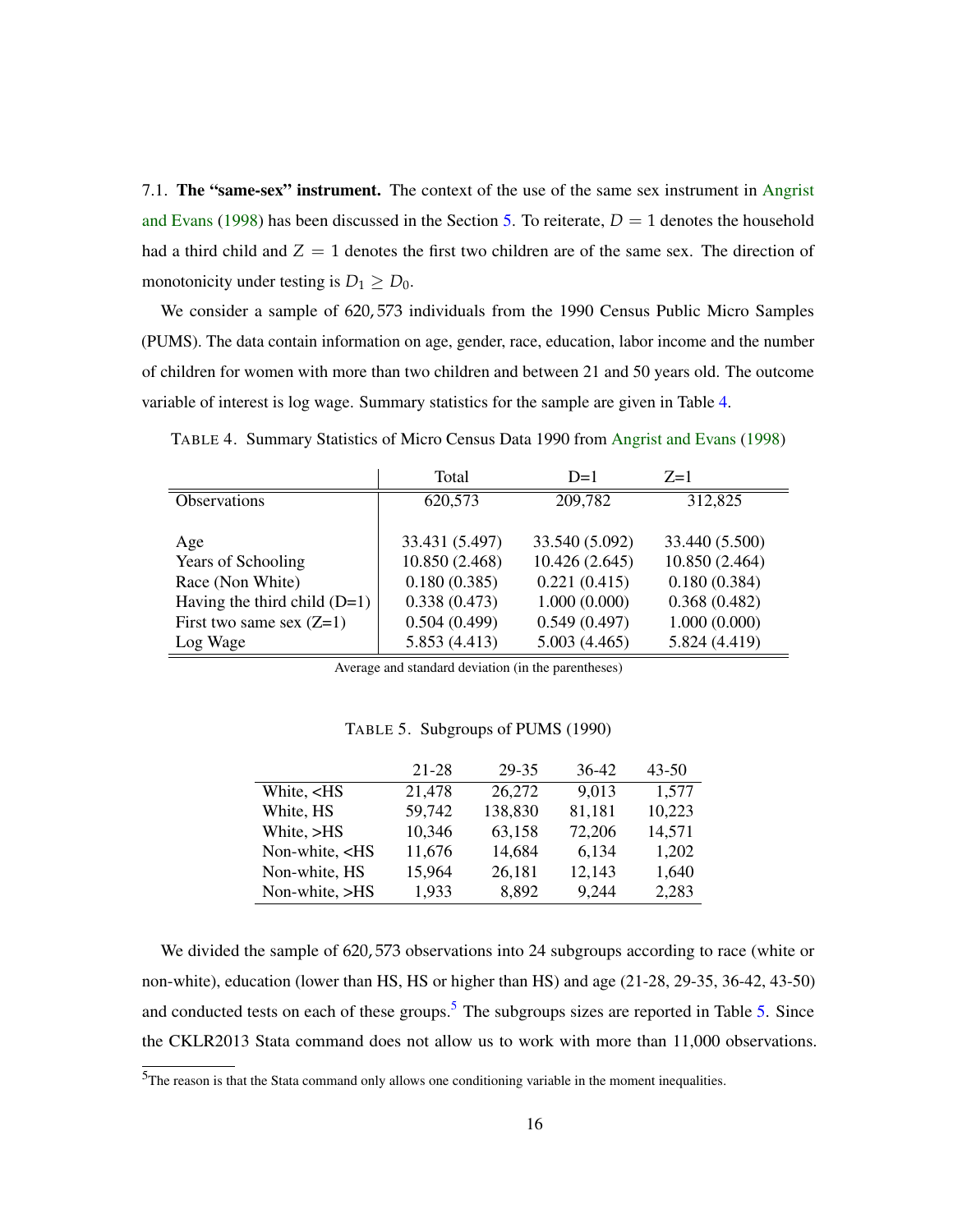Therefore, we randomly drew a subsample of 11,000 individuals from subgroups whose size is over 11,000.

|                                                                                                                                                                             | $21 - 28$ |       |  |          | 29-35<br>35-42 |  |                                                             |    | 43-50     |           |       |     |
|-----------------------------------------------------------------------------------------------------------------------------------------------------------------------------|-----------|-------|--|----------|----------------|--|-------------------------------------------------------------|----|-----------|-----------|-------|-----|
|                                                                                                                                                                             | $10\%$    | $5\%$ |  |          |                |  | $1\%$   $10\%$ 5% $1\%$   $10\%$ 5% $1\%$   $10\%$ 5% $1\%$ |    |           |           |       |     |
| White, <hs< td=""><td>NR.</td><td>NR NR</td><td></td><td></td><td></td><td></td><td>NR NR NR NR NR NR</td><td></td><td></td><td><b>NR</b></td><td>NR NR</td><td></td></hs<> | NR.       | NR NR |  |          |                |  | NR NR NR NR NR NR                                           |    |           | <b>NR</b> | NR NR |     |
| White, HS                                                                                                                                                                   | NR.       | NR NR |  |          | NR NR NR       |  | NR NR NR                                                    |    |           | NR.       | NR NR |     |
| White, >HS                                                                                                                                                                  | NR.       | NR NR |  | NR NR NR |                |  | NR NR NR                                                    |    |           | NR.       | NR NR |     |
| Non-white, $\langle$ HS                                                                                                                                                     |           |       |  |          |                |  | NR NR NR   NR NR NR   NR NR NR                              |    |           | NR.       | NR NR |     |
| Non-white, HS                                                                                                                                                               | NR.       | NR NR |  | NR NR NR |                |  | NR NR NR                                                    |    |           | NR.       | NR NR |     |
| Non-white, $>HS$                                                                                                                                                            | NR.       | NR NR |  | NR       | $NR$ $NR$      |  | NR.                                                         | NR | <b>NR</b> | <b>NR</b> |       | NR. |

<span id="page-16-0"></span>TABLE 6. Same sex local method, truncated sample, [*q*2.5, *q*97.5] (clrtest)

"R" stands for rejection and "NR" stands for no rejection. All observations with zero log-income are excluded.

Throughout this section, we use the default choices of bandwidth and kernel functions recommended in [Chernozhukov, Lee, and Rosen](#page-22-0) [\(2013\)](#page-22-0) and [Chernozhukov, Kim, Lee, and Rosen](#page-22-1) [\(2013\)](#page-22-1), that is,  $K(u) = \frac{15}{16}(1 - u^2)^2 \mathbf{1}\{|u| \leq 1\}$  and  $h_{ROT} \times \hat{s} \times n^{\frac{1}{5}} \times n^{-\frac{2}{7}}$ , where  $h_{ROT}$  is the rule of thumb choice given by [Fan and Gijbels](#page-22-14) [\(1996\)](#page-22-14). To avoid the boundary issue, for each subgroup, we compute the maximum in the test statistics over the interval  $[Q_{2.5\%}, Q_{97.5\%}]$ , where  $Q_{\alpha}$  is the *α*-quantile of the subgroup under testing.

Since we conducted tests on 24 subpopulations  $s \in \{1, 2, 3, \cdots, 24\}$ , we can view  $H_0 =$  $H_0^{(1)} \cup H_0^{(2)} \cup \cdots \cup H_0^{(24)}$  $\binom{1}{0}$ , where  $H_0$  is defined as "Equation [\(5\)](#page-7-2) holds for every subpopulation" and  $H_0^{(s)}$  $\mu_0^{(s)}$  is defined as "Equation [\(5\)](#page-7-2) holds for the subpopulation *s*". Rejection of any of  $H_0^{(s)}$  $\theta$ implies rejection of  $H_0$ . Since we are checking a large number of subpopulations, it is desirable to ensure that the Familywise Error Rate (FWER) is controlled at targeted levels. We adapt the multiple testing procedure of [Holm](#page-22-15) [\(1979\)](#page-22-15), which is a suitable framework to consider (see also an empirical implementation in [Bhattacharya, Shaikh, and Vytlacil,](#page-21-4) [2012\)](#page-21-4). One difficulty is that the Stata command does not report p-value for the "clrtest" and hence we can not formally implement the multiple testing procedure. However, we are able to indirectly verify whether the FWER is controlled at targeted levels. Table [6](#page-16-0) reports the testing results for each  $H_0^{(s)}$  $0^{(s)}$ . The testing results imply that the smallest p-values is greater than 0.42%. Therefore we can conclude that the multiple testing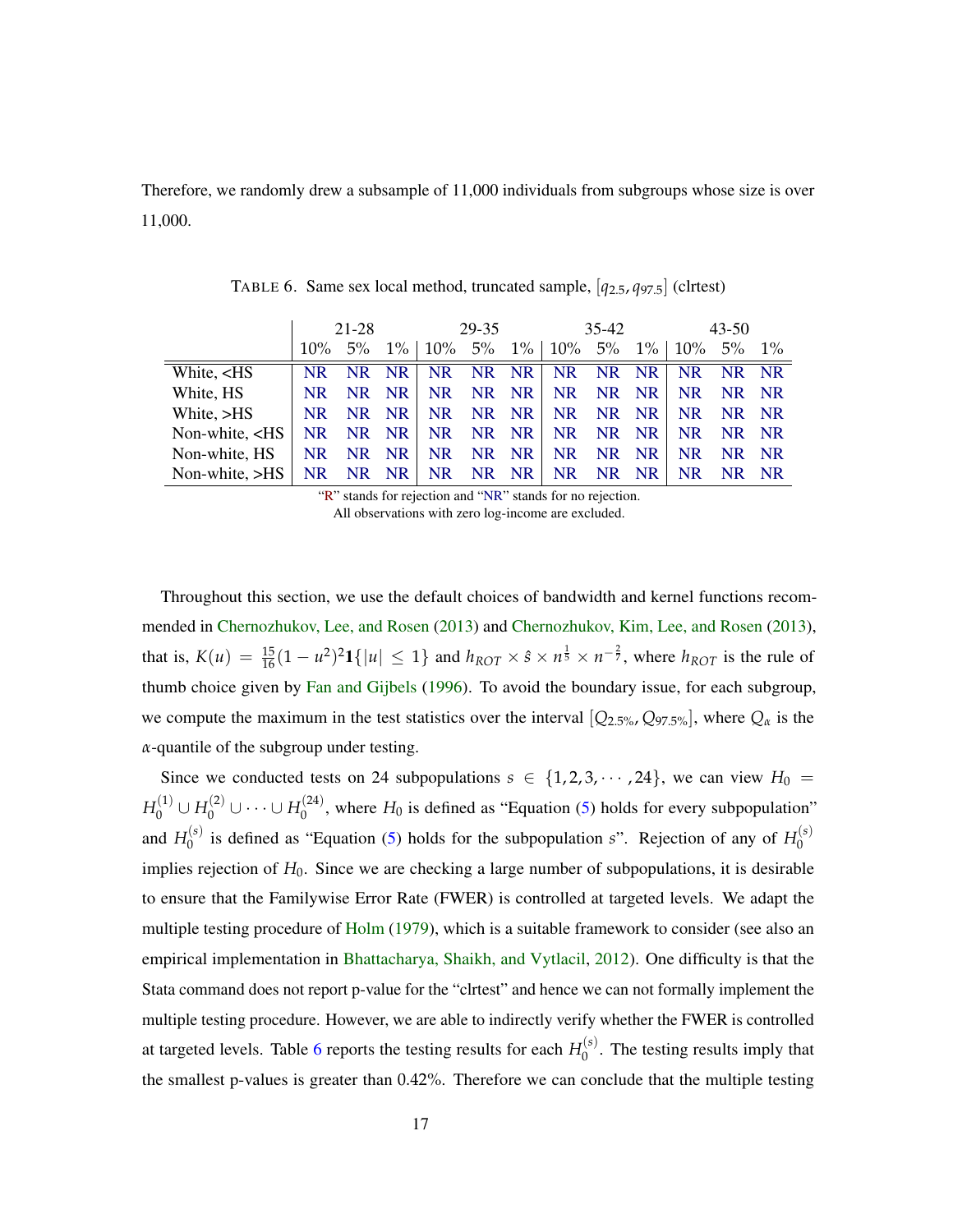procedures rejects no null hypothesis at  $0.42\% \times 24 \approx 10\%$  level.<sup>[6](#page-17-0)</sup> Because sex mix is virtually randomly assigned, this result can be interpreted as an evidence of the relative preference for the mix-sibling sex over the same sex within our population of interest.

As a robust check, we also conducted the test using the "parametric regression" method, $\frac{7}{1}$  $\frac{7}{1}$  $\frac{7}{1}$  using the three demographic variables as regressors. The null hypothesis is not rejected at all three significance levels (see Table [7\)](#page-17-2), which is consistent with the results obtained from the local linear methods.

<span id="page-17-2"></span>TABLE 7. Application results: Parametric (clrtest)

|  |            |  |              |                                              | AE1998 same sex Angrist1991 lottery Card1993 proximity |  |  |
|--|------------|--|--------------|----------------------------------------------|--------------------------------------------------------|--|--|
|  |            |  |              | $10\%$ 5% 1% $10\%$ 5% 1% $10\%$ 5% 1% 5% 1% |                                                        |  |  |
|  | NR NR NR R |  | $\mathbf{R}$ |                                              |                                                        |  |  |

"R" stands for rejection and "NR" stands for no rejection.

7.2. The "draft eligibility" instrument. Our second empirical application is about the "draft eligibility" instrument in [Angrist](#page-21-0) [\(1991\)](#page-21-0), who studied the effect of veteran status on civilian earnings. Endogeneity arises since enrollment for military service possibly involves self-selection. To deal with the issue, [Angrist](#page-21-0) [\(1991\)](#page-21-0) constructed the binary indicator of draft eligibility, which is theoretically randomly assigned based on one's birth date through the draft lotteries. In this application,  $D =$ 1 denotes the veteran status and  $Z = 1$  denotes the individual was drafted. The direction of monotonicity under testing is  $D_1 \geq D_0$ .

We used a sample of 3,071 individuals from the 1984 Survey of Income and Program Participation  $(SIPP)^8$  $(SIPP)^8$ . We divided the sample in 6 different groups according to race (white or non-white) and their educations levels (lower than HS, HS, or higher than HS), where HS stands for high school graduation. We then performed our test using the local method for each group. Again, we compute the maximum in the test statistics over the interval  $[Q_{2.5\%}, Q_{97.5\%}]$ .

Testing results for individual groups reported in Table [9.](#page-18-0) Note that the null hypothesis  $(H_0^{(5)}$  $\binom{5}{0}$  is rejected at subgroup 5 of non-white person with high school education at the 90% and 95% levels,

<span id="page-17-0"></span> $<sup>6</sup>$ In the sample, there are 35.06% of observations with missing wage. We excluded those observations. We also conducted</sup> a pointwise test conditional on the missing wage subsample. The null hypothesis is not rejected either.

<span id="page-17-1"></span><sup>&</sup>lt;sup>7</sup>In [Chernozhukov, Lee, and Rosen](#page-22-0) [\(2013\)](#page-22-0), "parametric regression" means that  $\theta(y, k)$  is a known function (up to finite dimensional parameters) of *y* for each *k*. In the Stata package, "parametric regression" specifically means *θ*(*y*, *k*) is linear in *y* for each *k*. It is worth noting that the Stata "parametric regression" option has the advantage to allow for multiple conditioning variables.

<span id="page-17-3"></span> ${}^{8}$ The data is available from Angrist's website. 3,071 is the number of individuals after removing all entries with missing information.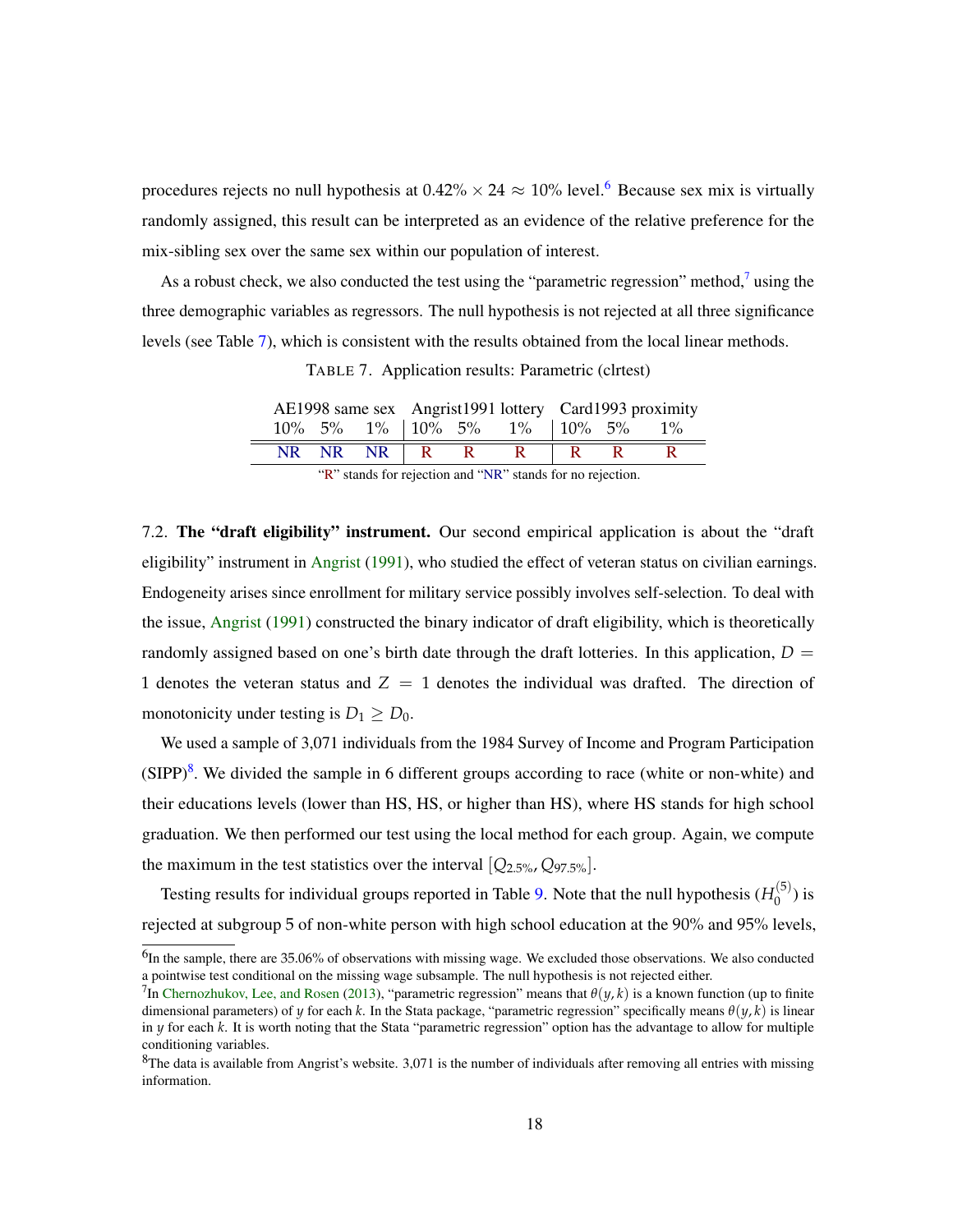| 35.064 (2.494) |
|----------------|
| 1.000(0.000)   |
| 0.560(0.497)   |
| 13.443 (2.260) |
| 0.080(0.272)   |
| 2.248 (0.498)  |
| 994            |

TABLE 8. Summary Statistics of SIPP Data from [Angrist](#page-21-0) [\(1991\)](#page-21-0)

Average and standard deviation (in the parentheses)

<span id="page-18-0"></span>TABLE 9. Lottery local method (clrtest)

|              |           |           |           | W, <hs w,="">HS NW,<hs nw,="">HS</hs></hs> |           |           |  |
|--------------|-----------|-----------|-----------|--------------------------------------------|-----------|-----------|--|
| Subgroup ID. |           |           |           |                                            |           |           |  |
| Obs.         | 320       | 867       | 1482      | 56                                         | 129       | 173       |  |
| 10%          | NR        | NR.       | NR        | <b>NR</b>                                  |           | <b>NR</b> |  |
| 5%           | <b>NR</b> | <b>NR</b> | <b>NR</b> | <b>NR</b>                                  |           | <b>NR</b> |  |
| $1\%$        | NR        | NR.       | <b>NR</b> | <b>NR</b>                                  | <b>NR</b> | <b>NR</b> |  |

"R" stands for rejection and "NR" stands for no rejection.

respectively, but not at the 99% level. However, as shown in Figure [1,](#page-19-0) it is likely due to the boundary issue and/or small subgroup size. Therefore we do not consider this as strong evidence against  $H_0^{(5)}$  $\stackrel{(3)}{0}$ . Following the similar arguments as in the "same sex" application, we can indirectly verify that we reject no null hypothesizes with FWER controlled at 10%.<sup>[9](#page-18-1)</sup> [Kitagawa](#page-23-5) [\(2013\)](#page-23-5) obtained the same result without conditioning on subgroups.

7.3. The "college proximity" instrument. [Card](#page-22-2) [\(1993\)](#page-22-2) studied the causal effect of schooling on earning and used college proximity as the exogenous source of variation in eduction outcome. In this application,  $Z = 1$  denotes there is a 4-year college in the local labor market where the individual was born, and  $D = 1$  denotes the individual has at least 16 years education. The outcome variable is the log wage in 1976. The monotonicity under testing is  $D_1 \ge D_0$ .

The data is from the National Longitudinal Survey of Young Men (NLSYM) began in 1966 with men age 14-24 and continued with follow-up survey until 1981. Some summary statistics are reported

<span id="page-18-1"></span> $9$ The testing procedure with parametric regression method, however, rejects the null hypothesis at all three levels (see Table [7\)](#page-17-2).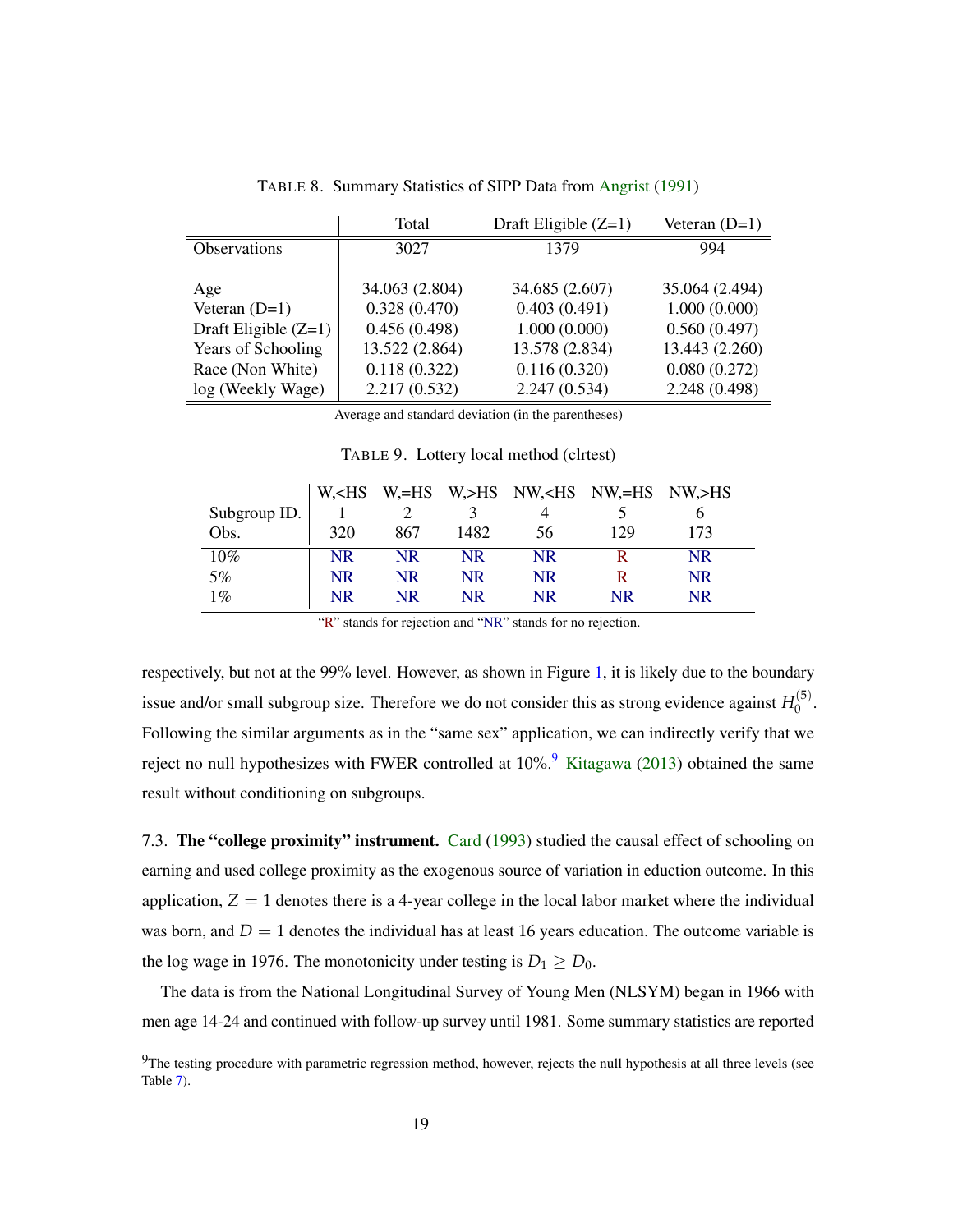

<span id="page-19-1"></span><span id="page-19-0"></span>FIGURE 1.  $\hat{\theta}(\cdot, 1)$  and  $\hat{\theta}(\cdot, 1) - s(\cdot, 1) \times \hat{c}_{\hat{V} \cdot 0.95}$ 

|                                  | Total         | $D=1$          | $Z = 1$        |
|----------------------------------|---------------|----------------|----------------|
| <b>Observations</b>              | 3005          | 2048           | 816            |
|                                  |               |                |                |
| Lived in metro area in 1966      | 0.651(0.476)  | 0.693(0.461)   | 0.801(0.399)   |
| Lived in southern states in 1966 | 0.414(0.492)  | 0.313(0.464)   | 0.329(0.470)   |
| <b>Black</b>                     | 0.232(0.422)  | 0.099(0.299)   | 0.209(0.407)   |
| Years of Schooling in 1976       | 13.26 (2.675) | 16.692 (0.849) | 13.532 (2.577) |
| D (eduction $> 16$ )             | 0.271(0.444)  | 1.000(0.000)   | 0.293(0.455)   |
| Z (college proximity)            | 0.681(0.465)  | 0.736(0.015)   | 1.000(0.000)   |
| $Y$ (log wage in 1976)           | 6.261(0.444)  | 6.428(0.433)   | 6.311(0.440)   |
|                                  |               |                |                |

TABLE 10. Summary Statistics of NLSYM Sample

Average and standard deviation (in the parenthesis)

in Table [10.](#page-19-1)<sup>[10](#page-19-2)</sup> We considered three binary control variables: lived in southern states in 1966, lived in metro area in 1966 and being black. Table [11](#page-20-0) reports the corresponding subgroup sizes.

We conduct the test on seven subgroups (exclude the one with only 5 observations). The null hypothesis  $H_0^{(4)}$  $\binom{1}{0}$  is rejected for at subgroup 4 of Non-black men who lived in metro area of southern states as well as for the whole sample at 0.5% level. No rejection happens with other subgroups even at 10% level. The results in Table [12](#page-20-1) imply that the multiple testing procedure of [Holm](#page-22-15) [\(1979\)](#page-22-15) would

<span id="page-19-2"></span> $10$ We dropped 608 observations with missing wages.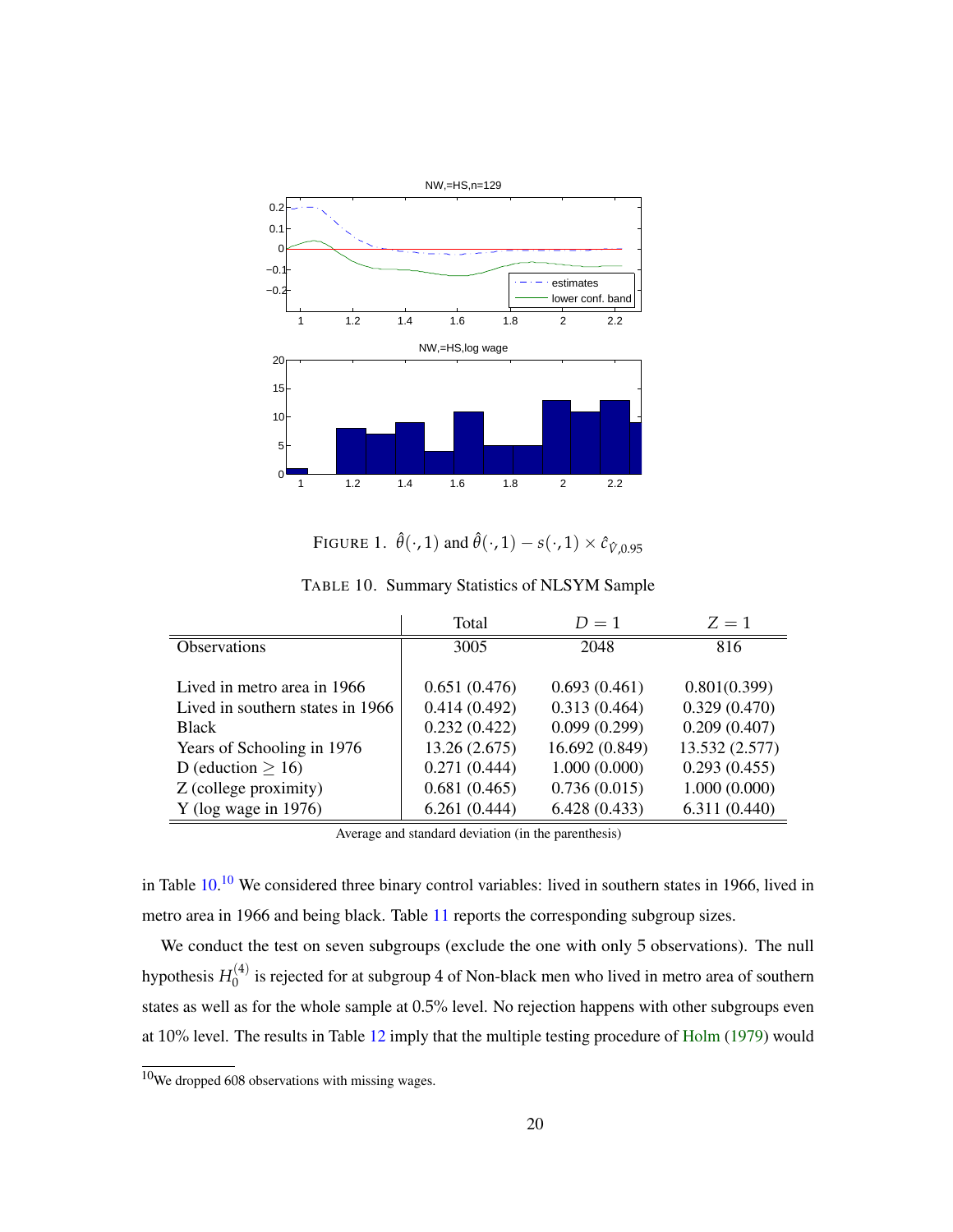<span id="page-20-0"></span>TABLE 11. Subgroup sizes of [Card](#page-22-2) [\(1993\)](#page-22-2)

|                                        | Non-Black (NB) Black (B) |     |
|----------------------------------------|--------------------------|-----|
| Non-Southern $(NS)$ & Non-Metro $(NM)$ | 429                      | h   |
| Non-Southern $(NS)$ & Metro $(M)$      | 1191                     | 138 |
| Southern $(S)$ & Non-Metro $(NM)$      | 307                      | 314 |
| Southern $(S)$ & Metro $(M)$           | 380                      | 246 |

Southern (south66): lived in southern states in 1966. Metro (smsa66r): lived in urban area in 1966.

|             | NB,NS,NM | NB,NS,M NB,S,NM |     | $NB, S, M$ $B, NS, M$ |     | B,S,NM | B.S.M | All  |
|-------------|----------|-----------------|-----|-----------------------|-----|--------|-------|------|
| Subgroup ID |          |                 |     |                       |     |        |       |      |
| Obs.        | 429      | 1191            | 307 | 380                   | 138 | 314    | 246   | 3005 |
| 5%          | NR       | NR              | NR  |                       | NR  | NR     | NR    |      |
| $1\%$       | NR       | NR              | NR  |                       | NR  | NR     | NR.   |      |
| $0.5\%$     | NR       | NR              | NR  |                       | NR  | NR     | NR    |      |

<span id="page-20-1"></span>TABLE 12. College proximity, local method (clrtest)

"R" stands for rejection and "NR" stands for no rejection.

conclude that  $H_0$  is rejected with the FWER be controlled by no more than  $0.5\% \times 7 = 3.5\%$ . The testing procedure with parametric method gives the same results.

Now it will be interesting to known on which subsets of *Y* the null hypothesis is violated. Figure [2](#page-21-5) plots the  $\hat{\theta}(\cdot, 0)$  and  $\hat{\theta}(\cdot, 0) - s(\cdot, 0) \times \hat{c}_{\hat{V},0.95}$  for the subgroup 4 and the whole sample, respectively. It is quite interesting to note that  $\theta_0$  is in general increasing in *Y* and the rejection takes place on higher income subpopulations, e.g. for subpopulations whose observed log wage is around 7. Note that the density of log wage is reasonably high at this point, and therefore the rejection is unlikely due to boundary issue of the local linear estimation.

To summarize, our result suggests that the Wald estimator in such a case would be sign reversal. Thereby, although the "college proximity" seems to be a good instrument, researchers have to be aware that this instrument would not be a good one to use when the treatment effect is heterogenous.

### 8. CONCLUSION

In this paper we proposed an easy-to-implement test for testing the (sharp) testable characterization of LI and LM, the key identification conditions for the local average treatment effect. Interestingly, our testing procedure can be easily implemented using the Stata package provided by [Chernozhukov,](#page-22-1) [Kim, Lee, and Rosen](#page-22-1) [\(2013\)](#page-22-1). Applying our test to the "same sex" instrument, the "draft eligibility"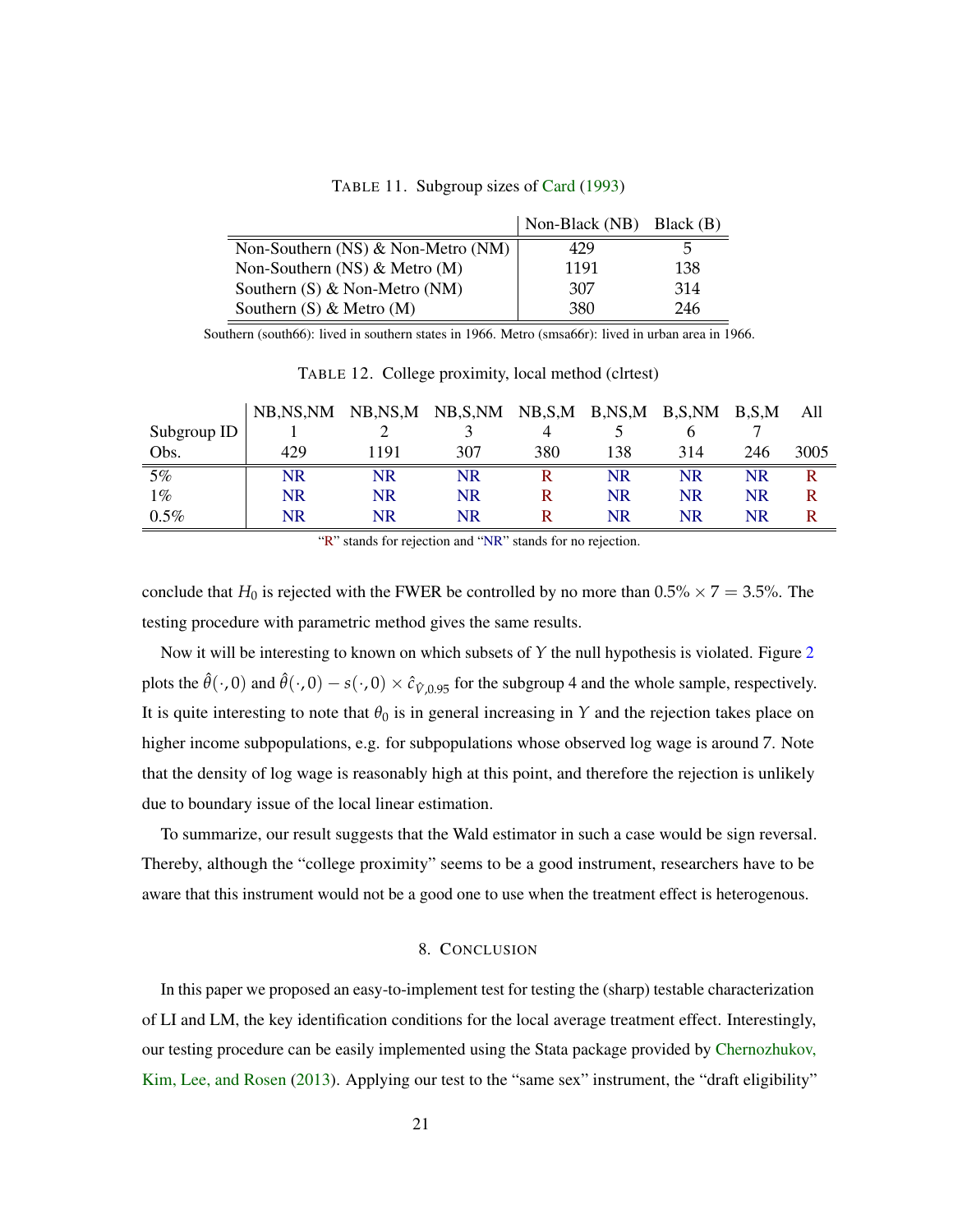

<span id="page-21-5"></span>FIGURE 2.  $\hat{\theta}(\cdot, 0)$  and  $\hat{\theta}(\cdot, 0) - s(\cdot, 0) \times \hat{c}_{\hat{V}\cdot 0.95}$ 

instrument and the "college proximity" instrument, respectively, we found that the joint assumption of LI and LM is rejected for "college proximity" instrument over some subgroups.

### **REFERENCES**

- <span id="page-21-3"></span>ABADIE, A., J. ANGRIST, AND G. IMBENS (2002): "Instrumental Variables Estimates of the Effect of Subsidized Training on the Quantiles of Trainee Earnings," *Econometrica*, 70(1), 91–117.
- <span id="page-21-0"></span>ANGRIST, J. D. (1991): "The draft lottery and voluntary enlistment in the Vietnam era," *Journal of the American statistical Association*, 86(415), 584–595.
- <span id="page-21-1"></span>ANGRIST, J. D., AND W. N. EVANS (1998): "Children and Their Parents' Labor Supply: Evidence from Exogenous Variation in Family Size," *American Economic Review*, 88(3), 450–77.
- <span id="page-21-2"></span>BALKE, A., AND J. PEARL (1997): "Bounds on Treatment Effects from Studies with Imperfect Compliance," *Journal of the American Statistical Association*, 92(439), 1171–1176.
- <span id="page-21-4"></span>BHATTACHARYA, J., A. M. SHAIKH, AND E. VYTLACIL (2012): "Treatment effect bounds: An application to Swan–Ganz catheterization," *Journal of Econometrics*, 168(2), 223–243.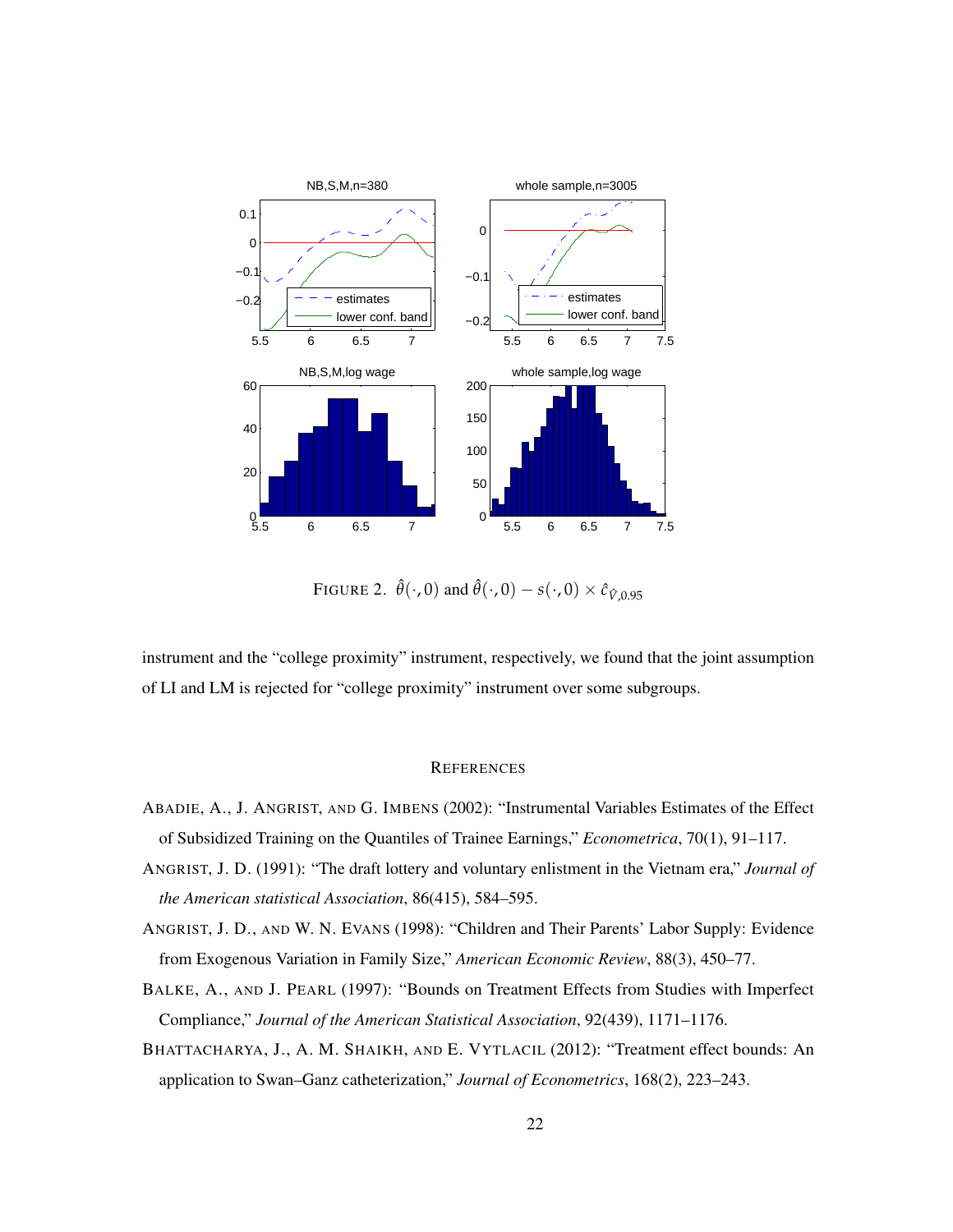- <span id="page-22-2"></span>CARD, D. (1993): "Using Geographical Variation in College Proximity to Estimate the Returns to Schooling," Discussion paper.
- <span id="page-22-6"></span>CHAISEMARTIN, C. D. (2013): "Defying the LATE? Identification of Local Treatment Effects When the Instrument Violates Monotonicity," .
- <span id="page-22-10"></span>CHERNOZHUKOV, V., AND C. HANSEN (2005): "An IV Model of Quantile Treatment Effects," *Econometrica*, 73(1), 245–261.
- <span id="page-22-1"></span>CHERNOZHUKOV, V., W. KIM, S. LEE, AND A. M. ROSEN (2013): "Implementing Intersection Bounds in Stata," *working paper*.
- <span id="page-22-0"></span>CHERNOZHUKOV, V., S. LEE, AND A. M. ROSEN (2013): "Intersection Bounds: Estimation and Inference," *Econometrica*, 81(2), 667–737.
- <span id="page-22-11"></span>CHESHER, A. (2005): "Nonparametric identification under discrete variation," *Econometrica*, 73(5), 1525–1550.
- <span id="page-22-4"></span>DAWID, A. P. (2000): "Causal Inference without Counterfactuals," *Journal of the American Statistical Association*, 95(450), 407–424.
- <span id="page-22-14"></span>FAN, J., AND I. GIJBELS (1996): *Local polynomial modelling and its applications: monographs on statistics and applied probability 66*, vol. 66. CRC Press.
- <span id="page-22-8"></span><span id="page-22-7"></span>GALICHON, A., AND M. HENRY (2006): "Inference in Incomplete Models," *Working Paper*.
- (2011): "Set identification in models with multiple equilibria," *The Review of Economic Studies*, 78(4), 1264–1298.
- <span id="page-22-9"></span>HAHN, J., P. TODD, AND W. VAN DER KLAAUW (2001): "Identification and Estimation of Treatment Effects with a Regression-discontinuity Design," *Econometrica*, 69(1), 201–209.
- <span id="page-22-12"></span>HECKMAN, J. J., AND B. E. HONORE (1990): "The empirical content of the Roy model," *Econometrica*, pp. 1121–1149.
- <span id="page-22-5"></span>HECKMAN, J. J., AND E. VYTLACIL (2005): "Structural Equations, Treatment Effects, and Econometric Policy Evaluation1," *Econometrica*, 73(3), 669–738.
- <span id="page-22-13"></span><span id="page-22-3"></span>HENRY, M., AND I. MOURIFIE (2014): "Sharp bounds in the binary Roy model," *Working Paper*.
- HOLLAND, P. W. (1988): "Causal Inference, Path Analysis, and Recursive Structural Equations Models," *Sociological methodology*, 18(1), 449–484.
- <span id="page-22-15"></span>HOLM, S. (1979): "A simple sequentially rejective multiple test procedure," *Scandinavian journal of statistics*, pp. 65–70.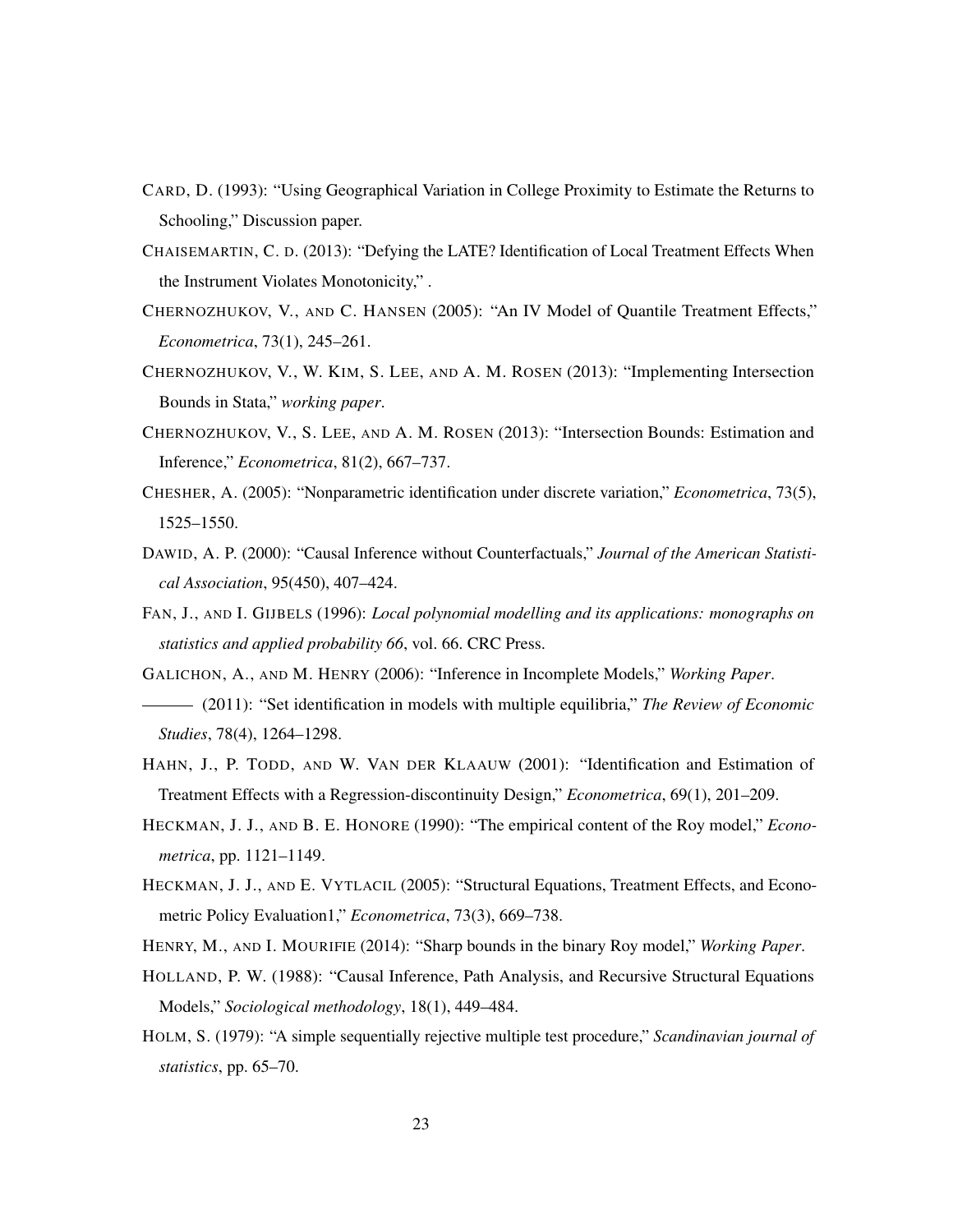- <span id="page-23-3"></span>HUBER, M., AND G. MELLACE (2013): "Testing Instrument Validity for LATE Identification Based on Inequality Moment Constraints," Discussion paper.
- <span id="page-23-0"></span>IMBENS, G. W., AND J. D. ANGRIST (1994): "Identification and Estimation of Local Average Treatment Effects," *Econometrica*, 62(2), 467–475.
- <span id="page-23-12"></span>IMBENS, G. W., AND W. K. NEWEY (2009): "Identification and estimation of triangular simultaneous equations models without additivity," *Econometrica*, 77(5), 1481–1512.
- <span id="page-23-11"></span>JUN, S. J., J. PINKSE, AND H. XU (2011): "Tighter bounds in triangular systems," *Journal of Econometrics*, 161(2), 122–128.
- <span id="page-23-10"></span>KASY, M. (2013): "Instrumental variables with unrestricted heterogeneity and continuous treatment," Discussion paper, Harvard University OpenScholar.
- <span id="page-23-1"></span>KITAGAWA, T. (2008): "A Bootstrap Test for Instrument Validity in the Heterogeneous Treatment Effect Model," Working paper.
- <span id="page-23-5"></span>(2013): "A Bootstrap Test for Instrument Validity in the Heterogeneous Treatment Effect Model," Working paper.
- <span id="page-23-9"></span>KLING, J. R., J. B. LIEBMAN, AND L. F. KATZ (2007): "Experimental Analysis of Neighborhood effects," *Econometrica*, 75(1), 83–119.
- <span id="page-23-8"></span>KORN, E. L., S. BAUMRIND, ET AL. (1998): "Clinician Preferences and the Estimation of Causal Treatment Differences," *Statistical Science*, 13(3), 209–235.
- <span id="page-23-2"></span>MACHADO, C., A. SHAIKH, AND E. VYTLACIL (2013): "Instrumental Variables and the Sign of the Average Treatment Effect," Discussion paper.
- <span id="page-23-4"></span>SMALL, D. S., AND Z. TAN (2007): "A Stochastic Monotonicity Assumption for the Instrumental Variables Method," .
- <span id="page-23-6"></span>VYTLACIL, E. (2002): "Independence, Monotonicity, and Latent Index Models: An Equivalence Result," *Econometrica*, 70(1), 331–341.

## <span id="page-23-7"></span>APPENDIX A. PROOF OF THE MAIN RESULTS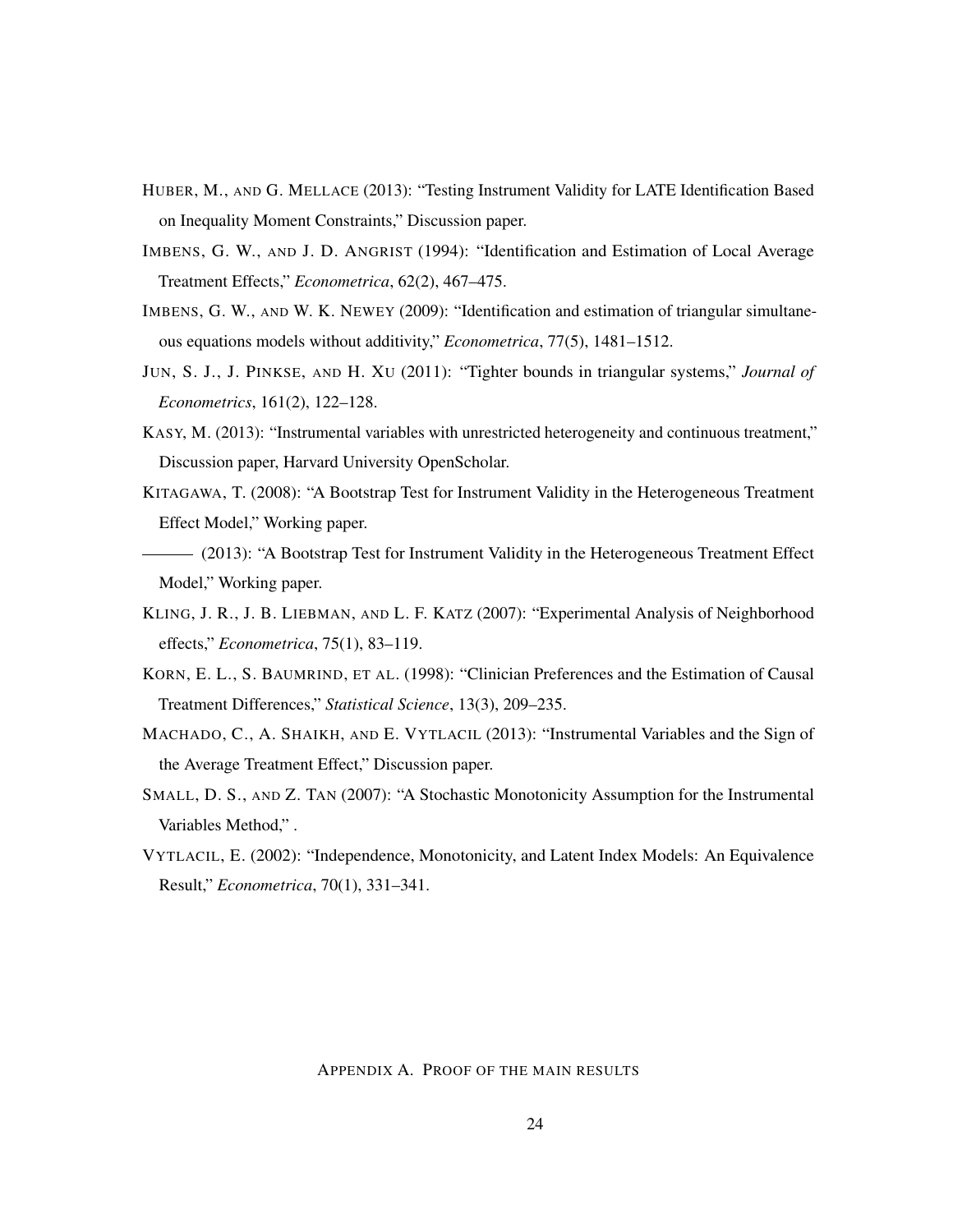A.1. Proof of Theorem [1.](#page-6-0) (i) is proved in the main text. We show (ii) is true. First, we construct potential treatment  $(\tilde{D}_0, \tilde{D}_1)$  which respects the LM assumption. For each *z*, let

$$
\tilde{\pi}_{10|z} = \mathbb{P}(\tilde{D}_0 = 1, \tilde{D}_1 = 0 | Z = z) = 0, \tag{7}
$$

$$
\tilde{\pi}_{11|z} = \mathbb{P}(\tilde{D}_0 = 1, \tilde{D}_1 = 1 | Z = z) = \mathbb{P}(D = 1 | Z = 0), \tag{8}
$$

$$
\tilde{\pi}_{00|z} = \mathbb{P}(\tilde{D}_0 = 0, \tilde{D}_1 = 0 | Z = z) = \mathbb{P}(D = 0 | Z = 1), \tag{9}
$$

$$
\tilde{\pi}_{01|z} = \mathbb{P}(\tilde{D}_0 = 0, \tilde{D}_1 = 1 | Z = z) = 1 - \tilde{\pi}_{11} - \tilde{\pi}_{00}.
$$
\n(10)

Since there is no defiers, LM holds. Next, we construct the joint distribution of  $Y_k$  and the individual types (compliers, defiers or always takers). For all  $y \in \mathcal{Y}$  and  $z \in \{0, 1\}$ , let

<span id="page-24-0"></span>
$$
\mathbb{P}(\tilde{Y}_1 \le y, \tilde{c}|Z = z) = \mathbb{P}(Y \le y, D = 1|Z = 1) - \mathbb{P}(Y \le y, D = 1|Z = 0), \quad (11)
$$

$$
\mathbb{P}(\tilde{Y}_1 \le y, \tilde{a}|Z = z) = \mathbb{P}(Y \le y, D = 1|Z = 0),\tag{12}
$$

$$
\mathbb{P}(\tilde{Y}_1 \le y, \tilde{n}|Z = z) = \mathbb{P}(D = 0|Z = 1)\mathbb{P}(Y \le y),\tag{13}
$$

$$
\mathbb{P}(\tilde{Y}_0 \le y, \tilde{c}|Z = z) = \mathbb{P}(Y \le y, D = 0|Z = 0) - \mathbb{P}(Y \le y, D = 0|Z = 1), \quad (14)
$$

$$
\mathbb{P}(\tilde{Y}_0 \le y, \tilde{n}|Z = z) = \mathbb{P}(Y \le y, D = 0|Z = 1),\tag{15}
$$

$$
\mathbb{P}(\tilde{Y}_0 \le y, \tilde{a}|Z = z) = \mathbb{P}(D = 1|Z = 0)\mathbb{P}(Y \le y).
$$
\n(16)

We now show that Equations [\(11\)](#page-24-0)–[\(13\)](#page-24-0) characterize well defined distribution functions for  $\tilde{Y}_1$ . Note that

$$
\mathbb{P}(\tilde{Y}_1 \leq y | Z = z) = \mathbb{P}(\tilde{Y}_1 \leq y, \tilde{c} | Z = z) + \mathbb{P}(\tilde{Y}_1 \leq y, \tilde{a} | Z = z) + \mathbb{P}(\tilde{Y}_1 \leq y, \tilde{n} | Z = z).
$$

It is easy to verify that  $\mathbb{P}(\tilde{Y}_1 \le y | Z = z) = 0$  and  $\mathbb{P}(\tilde{Y}_1 \le \overline{y} | Z = z) = 1$ . It remains to verify that  $\mathbb{P}(\tilde{Y}_1 \leq y|z)$  is nondecreasing in *y*. Since  $\mathbb{P}(\tilde{Y}_1 \leq y, \tilde{a}|Z = z)$  and  $\mathbb{P}(\tilde{Y}_1 \leq y, \tilde{n}|Z = z)$  is nondecreasing by definition, it is sufficient to show that  $\mathbb{P}(\tilde{Y}_1 \leq y, \tilde{c}|Z = z)$  is nondecreasing. Let  $y' < y''$ , then

$$
\mathbb{P}(\tilde{Y}_1 \le y'', \tilde{c}|Z = z) - \mathbb{P}(\tilde{Y}_1 \le y', \tilde{c}|Z = z)
$$
  
= 
$$
\mathbb{P}(Y \in (y', y''], D = 1|Z = 1) - \mathbb{P}(Y \in (y', y''], D = 1|Z = 0) \ge 0,
$$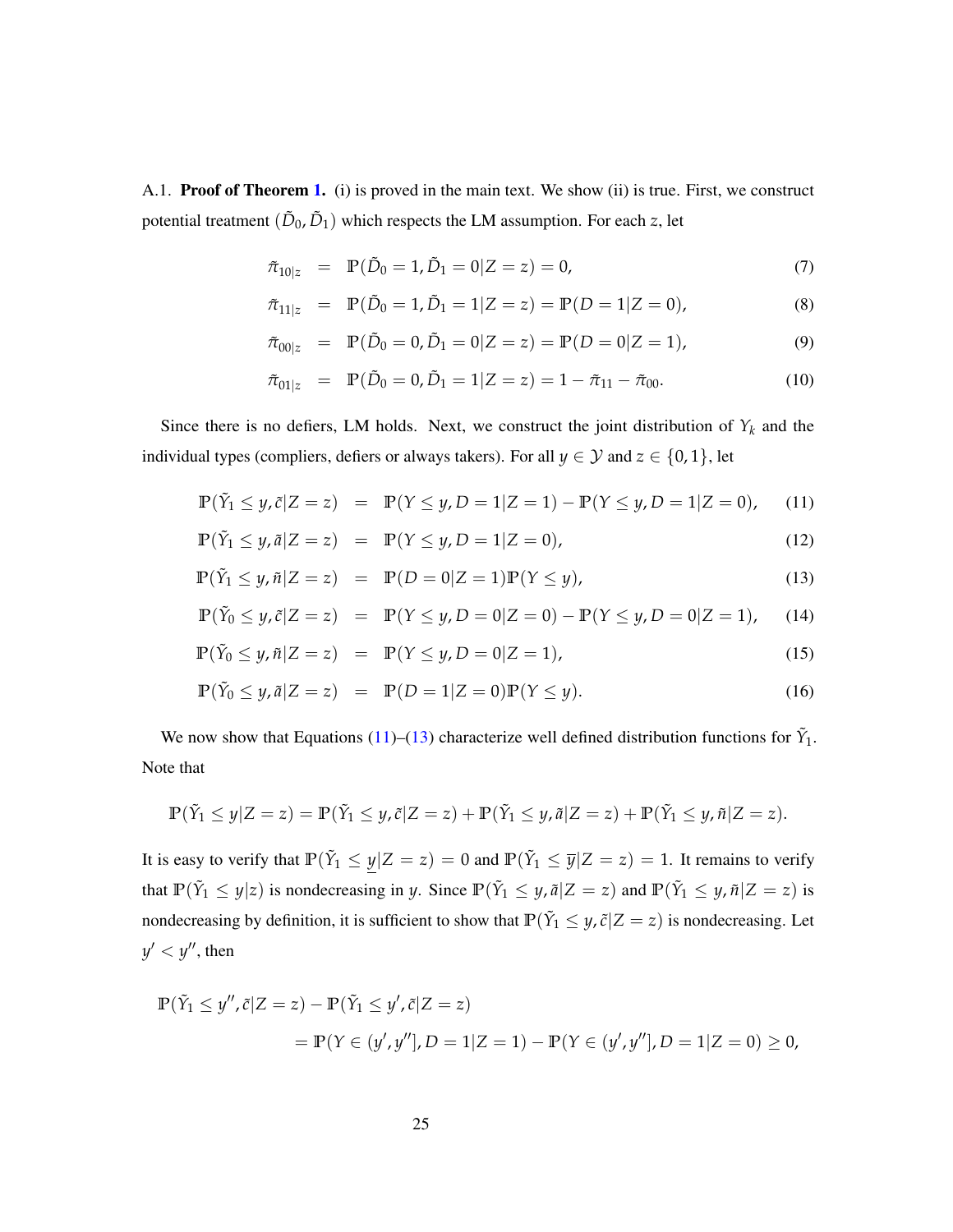where the last inequality holds by Equation [\(1\)](#page-5-1). Similarly, Equations [\(14\)](#page-24-0), [\(15\)](#page-24-0) and [\(16\)](#page-24-0) characterize a well defined distribution function for  $\tilde{Y}_0$ .

By construction, both LI and LM are satisfied. It therefore remains to show that  $\tilde{D}_1$ ,  $\tilde{D}_0$ ,  $\tilde{Y}_1$ ,  $\tilde{Y}_0$ ,  $Z$ is observationally equivalent to  $D_1$ ,  $D_0$ ,  $Y_1$ ,  $Y_0$ , Z. Let consider the two following set of potential outcome models  $Y = Y_1D + Y_0(1 - D)$ ,  $D = D_1Z + D_0(1 - Z)$  and  $\tilde{Y} = \tilde{Y}_1\tilde{D} + \tilde{Y}_0(1 - \tilde{D})$ ,  $\tilde{D} = \tilde{D}_1 Z + \tilde{D}_0 (1 - Z)$ . For  $z \in \{0, 1\}$ , Equations [\(11\)](#page-24-0)–[\(16\)](#page-24-0) imply that for all  $A \in \mathcal{B}_{\mathcal{Y}}$ ,

$$
\mathbb{P}(\tilde{Y} \in A, \tilde{D} = 1 | Z = 1) = \mathbb{P}(\tilde{Y}_1 \in A, \tilde{D}_1 = 1 | Z = 1)
$$
  
=  $\mathbb{P}(\tilde{Y}_1 \in A, \tilde{D}_1 = 1, \tilde{D}_0 = 0 | Z = 1) + \mathbb{P}(\tilde{Y}_1 \in A, \tilde{D}_1 = 1, \tilde{D}_0 = 1 | Z = 1)$   
=  $\mathbb{P}(\tilde{Y}_1 \in A, \tilde{c} | Z = 1) + \mathbb{P}(\tilde{Y}_1 \in A, \tilde{a} | Z = 1) = \mathbb{P}(Y \in A, D = 1 | Z = 1),$ 

$$
\mathbb{P}(\tilde{Y} \in A, \tilde{D} = 0 | Z = 1) = \mathbb{P}(\tilde{Y}_0 \in A, \tilde{D}_1 = 0 | Z = 1)
$$
  
=  $\mathbb{P}(\tilde{Y}_0 \in A, \tilde{D}_1 = 0, \tilde{D}_0 = 0 | Z = 1) + \mathbb{P}(\tilde{Y}_0 \in A, \tilde{D}_1 = 0, \tilde{D}_0 = 1 | Z = 1)$   
=  $\mathbb{P}(\tilde{Y}_0 \in A, \tilde{n} | Z = 1) = \mathbb{P}(Y \in A, D = 0 | Z = 1).$ 

$$
\mathbb{P}(\tilde{Y} \in A, \tilde{D} = 1 | Z = 0) = \mathbb{P}(\tilde{Y}_1 \in A, \tilde{D}_0 = 1 | Z = 0)
$$
  
=  $\mathbb{P}(\tilde{Y}_1 \in A, \tilde{D}_1 = 1, \tilde{D}_0 = 1 | Z = 0) + \mathbb{P}(\tilde{Y}_1 \in A, \tilde{D}_1 = 0, \tilde{D}_0 = 1 | Z = 0)$   
=  $\mathbb{P}(\tilde{Y}_1 \in A, \tilde{a} | Z = 0) = \mathbb{P}(Y \in A, D = 1 | Z = 0),$ 

$$
\mathbb{P}(\tilde{Y} \in A, \tilde{D} = 0 | Z = 0) = \mathbb{P}(\tilde{Y}_0 \in A, \tilde{D}_0 = 0 | Z = 0)
$$
  
=  $\mathbb{P}(\tilde{Y}_0 \in A, \tilde{D}_1 = 1, \tilde{D}_0 = 0 | Z = 0) + \mathbb{P}(\tilde{Y}_1 \in A, \tilde{D}_1 = 0, \tilde{D}_0 = 0 | Z = 0)$   
=  $\mathbb{P}(\tilde{Y}_0 \in A, \tilde{c} | Z = 0) + \mathbb{P}(\tilde{Y}_0 \in A, \tilde{n} | Z = 0) = \mathbb{P}(Y \in A, D = 0 | Z = 0),$ 

This completes the proof.  $\Box$ 

<span id="page-25-0"></span>**Lemma 1.** Let  $c_0 = \mathbb{P}(Z = 0)$ ,  $m(y) = \mathbb{E}[c_0DZ|Y = y]$ ,  $\tilde{m}(y)$  be the infeasible local linear *estimator which takes*  $c_0$  *as known, and*  $\hat{m}(y)$  *be the feasible local linear estimator of*  $m(y)$  *in which*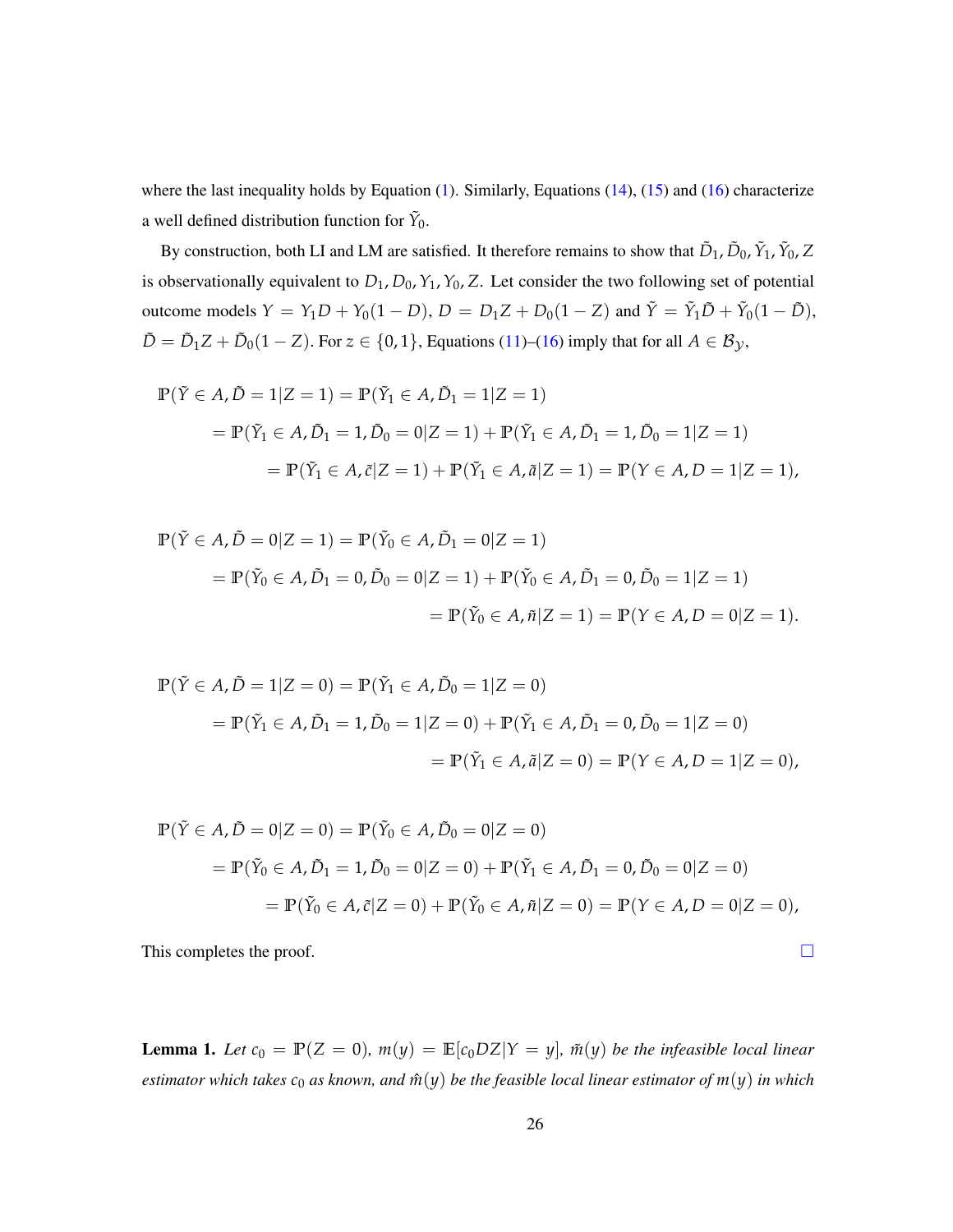$c_0$  *is replaced by its frequency count*  $\hat{c}_0$ *, then* 

$$
\sup_{y \in \mathcal{Y}} |\hat{m}(y) - \tilde{m}(y)| = O_p\left(\frac{1}{\sqrt{n}}\right).
$$

*Proof.* The conclusion follows from the the fact that  $\hat{c}_0$  does not depend on *y* and  $\sup_{y \in \mathcal{Y}} |\tilde{m}(y)|$  <  $\infty$  with probability one.

<span id="page-26-0"></span>A.2. **Proof of Proposition [1.](#page-8-4)** First note that by Lemma [1,](#page-25-0) it is sufficient to treat  $c_0$  and  $c_1$  as if they were known. Let  $U(W_i, 1) = c_1 D_i (1 - Z_i) - c_0 D_i Z_i - \theta(Y_i, 1), U(W_i, 0) = c_0 (1 - D_i) Z_i$  $c_1(1-D_i)(1-Z_i) - \theta(Y_i,0), \hat{U}(W_i,1) = c_1D_i(1-Z_i) - c_0D_iZ_i - \hat{\theta}(Y_i,1)$  and  $\hat{U}(W_i,0) =$  $c_0(1 - D_i)Z_i - c_1(1 - D_i)(1 - Z_i) - \hat{\theta}(Y_i, 0)$ . Define function  $g_v(U, Y)$  as

$$
g_{(y,k)}(U,Y)=\frac{U(W,k)}{\sqrt{h}f(y)}K\left(\frac{Y-y}{h}\right).
$$

 $\hat{g}_v$  is defined similarly as  $g_v$  with *U* and *f* being replaced by  $\hat{U}$  and  $\hat{f}$ , respectively. Furthermore, let  $B(g_v)$  be a P-Brownian bridge with continuous sample path on  $\mathcal Y$  for each  $k$ .

$$
\mathbb{G}_n(v) = \frac{\theta(v) - \hat{\theta}(v)}{\sigma(v)}, \quad \sigma^2(v) = \frac{1}{nh} \mathbb{E}[g_v^2(u, Y)], \quad \mathbb{G}_n^*(v) = \frac{\mathbb{B}(g_v)}{\mathbb{E}[g_v^2(u, Y)]}
$$

and for i.i.d.  $\eta_i \sim N(0, 1)$  independent with data  $W_n$ , define

$$
\mathbb{G}^o(\hat{g}_v) = \frac{1}{\sqrt{n}} \sum_{i=1}^n \eta_i \hat{g}_v(U, Y_i), \quad \mathbb{G}_n^{\star}(v) = \frac{\mathbb{G}^o(v)}{\sqrt{n h s(v)}}, \quad s^2(y, k) = \frac{1}{n h^2} \sum_{i=1}^n \frac{\hat{U}^2(W_i, k)}{\hat{f}^2(y)} K^2\left(\frac{y - Y_i}{h}\right).
$$

Given these notation, we will verify the conditions NK of CLR2013 based on these notation, which is in turn sufficient to verify conditions (i)-(vi) in CLR2013, Appendix F. Conditions (i) and (ii) hold by Assumption [4.](#page-8-1)  $U(W_i, k)$  is bounded because  $Y$ ,  $D$  and  $Z$  are bounded, therefore condition (iii) holds. Since the density of *Y* is continuous, the density of  $U(W_i, k)$  is a finite mixture of continuous densities and hence exists. Again by Assumption [4](#page-8-1) it is bounded from above and below. This verifies condition (iv). Condition (v) on kernel function and condition (vi) on bandwidth follows from Assumptions [5](#page-8-2) and [6](#page-8-3) with  $p = 1$ . Condition NK(ii) holds by the standard Kernel estimation methods.

Given this, part ([1](#page-8-4)) of Proposition 1 hold by Theorem 6, (a)-(i) of CLR2013; part (2) holds by Theorem 6 (b)-(i,iii) because the contact set  $V_0 = V$ , therefore condition V and Equation 4.6 of CLR2013 hold with  $\rho_n = 1$ ,  $c_n = \infty$ .